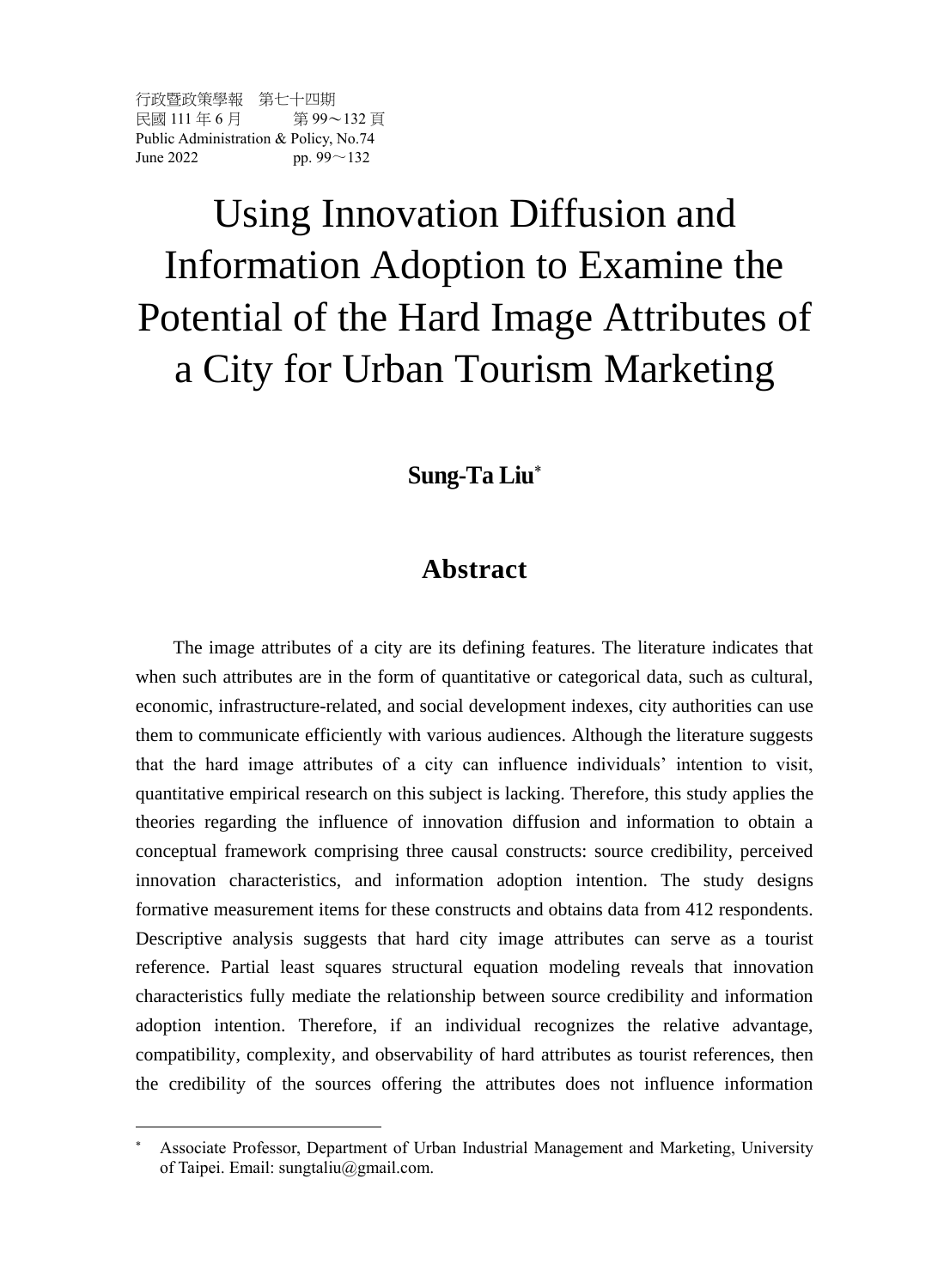adoption intention. The results of the empirical study confirm that the hard image attributes of a city can be used as communication materials for the authorities to perform urban tourism marketing. This study contributes to the knowledge on urban governance, city marketing, urban tourism, and the influence of information.

**Key Words:** hard data, urban governance, tourism communication, city marketing, innovation diffusion, information adoption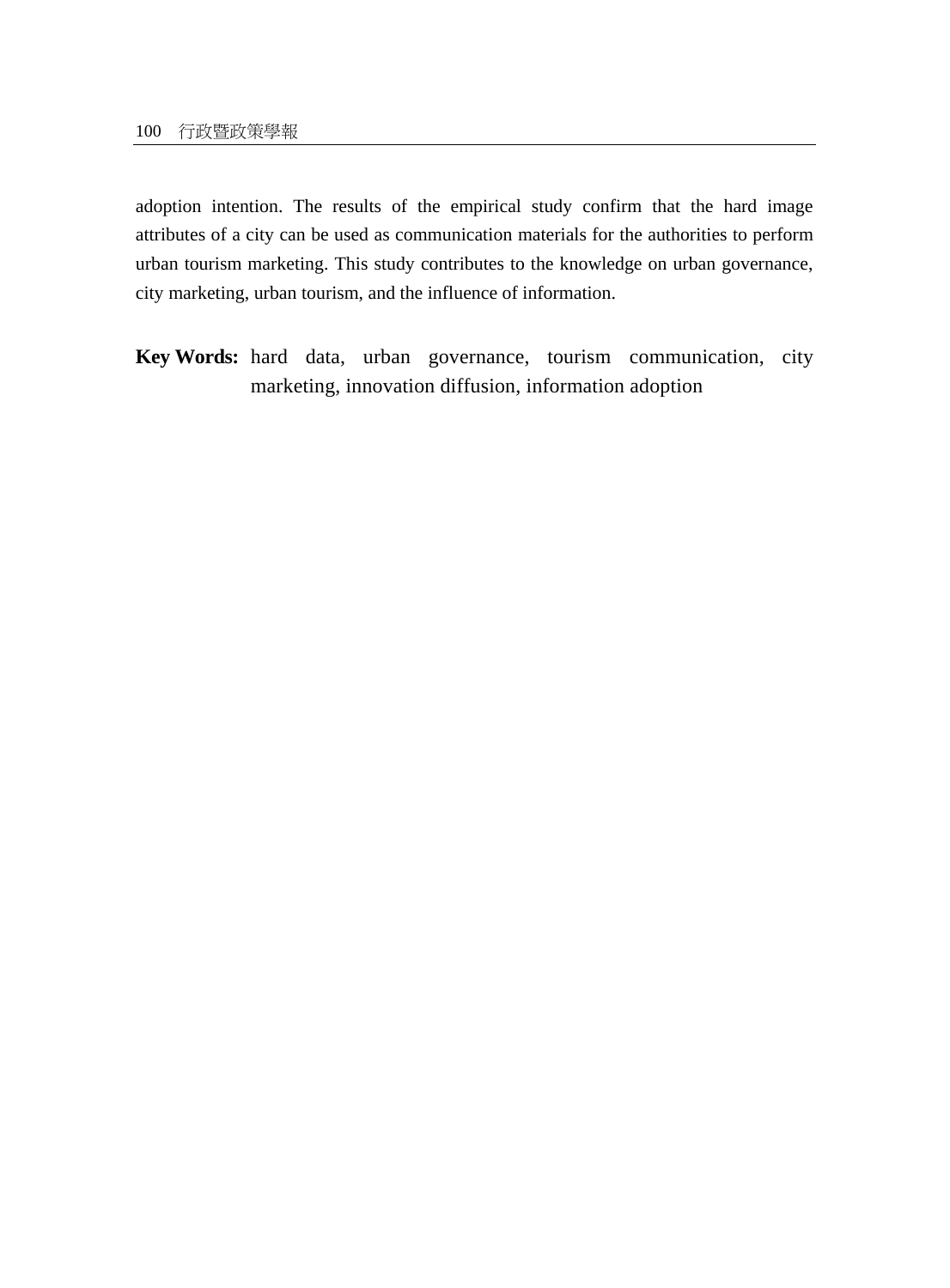## **I. Introduction**

Place image refers to an individual's impression of a geographic area in terms of physical characteristics (e.g., weather), symbolic features (e.g., friendliness), and advantages (e.g., sightseeing locations) (Konecnik Ruzzier and de Chernatony, 2013). Thus, the attributes of place image refer to the specific descriptive elements of a place (Lai and Vinh, 2013; Cvitković and Kline, 2017).

Alternatively, the image-making of a city pertains to the process of applying the image-making of a place to city marketing (Lee and Anderson, 2013; Giovanardi, 2015; Joo and Heng, 2017). The literature on city marketing discusses the effects of the various image attributes of a city on the extent to which an individual can identify a specific city (Glinska et al., 2015; Melović et al., 2017). A city can feature many functions that serve numerous social activities. Thus, a diverse audience holds different interpretations of and reactions toward the city image projected by the authorities (Zavattaro, 2013; Görkemli and Solmaz, 2014; Glinska et al., 2015; Wich-Szymczak, 2015; Benedek, 2017; Pompe, 2017; Papp-Váry and Farkas, 2018). Meanwhile, studies indicate that the authorities would save on communication costs if they communicated with different audiences by transforming the features of a city into numeric and categorical descriptions, such as crime rate, gross domestic product, and the number of hospitality facilities. The reason underlying this notion is that different audiences tend to interpret these hard city image attributes similarly (Lee and Anderson, 2013; Glinska et al., 2015; Wæraas et al., 2015; Toković and Petrović, 2017).

Government and non-government sources established the hard city attributes (Anholt, 2007; Yamato et al., 2017; The Economist Intelligence Unit, 2018). In this regard, several studies employed second-hand data to discuss the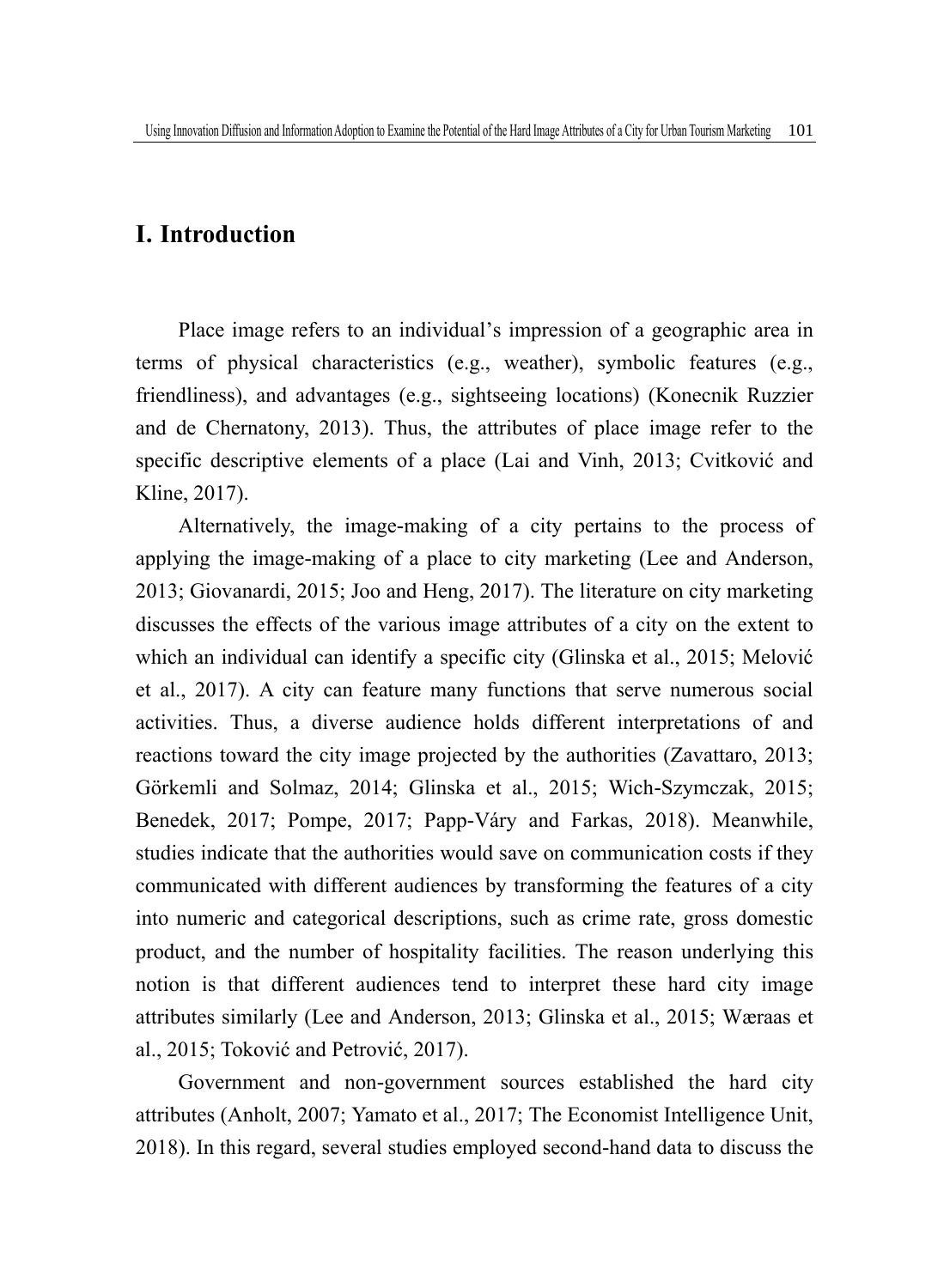potential of hard attributes in urban governance and urban tourism marketing (Gorcheva, 2015; Kashef, 2016; Martín et al., 2017; Melović et al., 2017; Papp-Váry and Farkas, 2018).

However, quantitative empirical research that investigated the influence of hard attributes on the individual views of the potential of a city for tourism remained scarce.

Given this research gap, the current study applies innovation diffusion and information adoption to explore whether the hard image attributes of a city can act as a tourist reference. Innovation diffusion is a widely used theory to examine how individuals perceive the usefulness of a new perspective (Horn, 2020; Hovart et al., 2020; Stump and Gong, 2020; Swalleh, 2021). Meanwhile, the information adoption theory highlights that individuals' perception of the usefulness of information mediates their perception of the credibility of the information source and intention to use the information. In light of this, this study argues that individuals' perception of the innovation of using hard city image attributes as tourist references mediate their perception of the credibility of governmental and non-governmental sources and intention to adopt the information. Subsequently, this study identifies four types of hard attributes: culture, economy, infrastructure, and society. Measurement items can generate formative constructs because these four types have independent definitions. Under these circumstances, this study employs partial least squares structural equation modeling (PLS-SEM) to elucidate the causal relationships among source credibility, innovation characteristics, and information adoption intention.

These results contribute to the literature on urban governance, city marketing, urban tourism, and influence theories.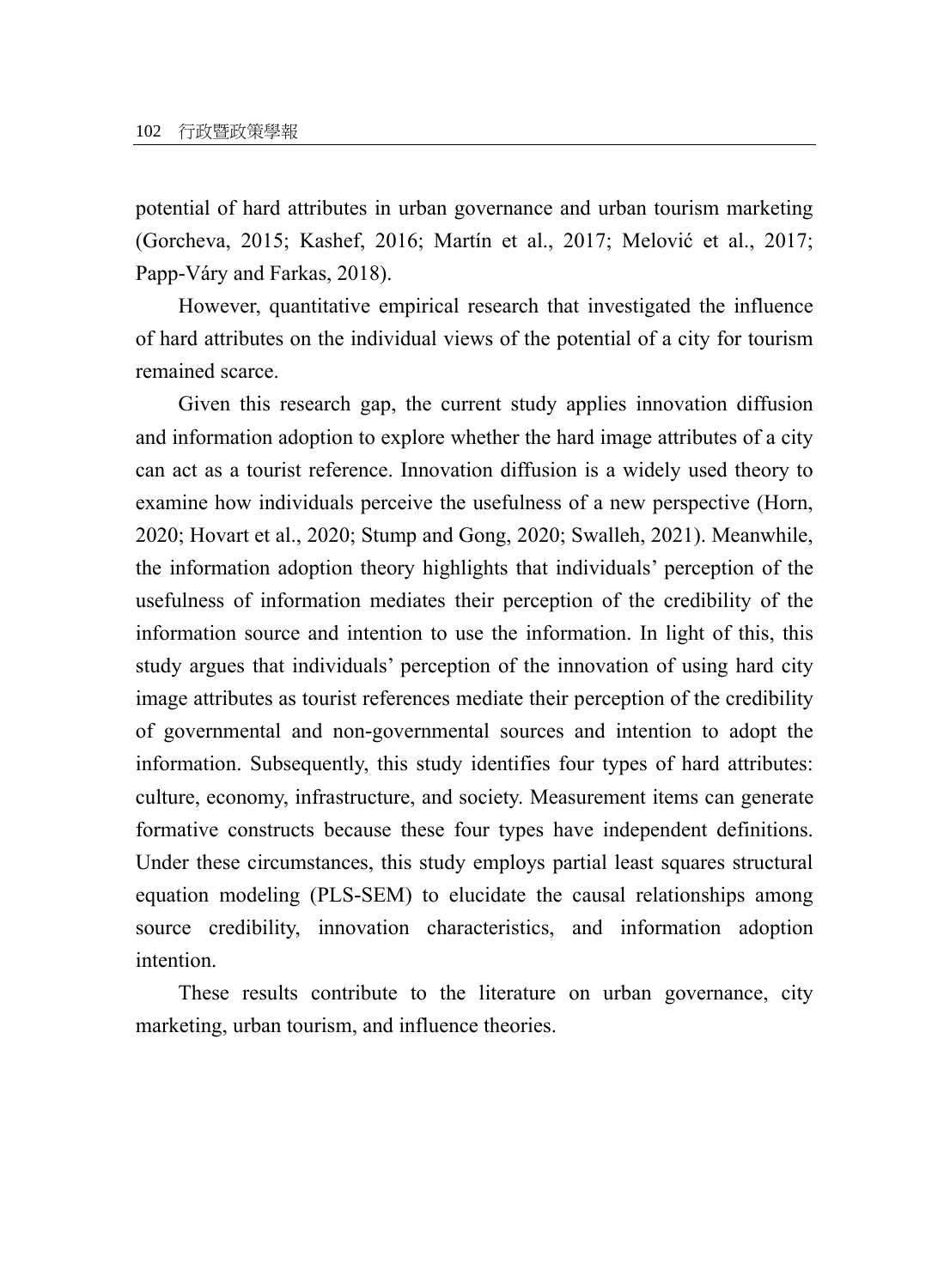## **II. Literature Review**

## **1. Hard city image attributes and urban tourism marketing**

The visual attributes of a place, such as architecture, landscape, and logo, are the most straightforward means through which tourists perceive the image of a place (Hospers, 2011; Rakita and Šipragić, 2013; Novčić Korać and Šegota, 2017). Given this context, the authorities can easily present a city's image through visual attributes, such as eye-catching buildings, cutting-edge industrial parks, and fresh visual identification systems (Liu, 2013; Séraphin et al., 2016; Sihlongonyane, 2016; Cvitković and Kline, 2017; Kiroff, 2017; Novčić Korać and Šegota, 2017).

Meanwhile, according to Echtner and Ritchie (2003), a place's physical characteristics and political, economic, and social conditions can form holistic imagery, such as a mental picture and atmosphere, of a tourist destination for an individual to identify. Moreover, the literature indicates that a city's political, economic, and social conditions can be considered image attributes, such as monumental government buildings, crowded business districts, and historic street patterns, that influence the intention to visit tourists (Jansen-Verbeke, 1988; Law, 2002; Görkemli and Solmaz, 2014). These attributes also serve as efficient marketing messages because they are suitable for various audiences (Graan, 2013; Bunio and Wyly, 2014; Bagdonienė and Langvinienė, 2015; Giovanardi, 2015).

However, the understanding of emotional–appeal and visual–dimensional marketing messages, such as the history, local celebrities, and iconic architecture of a city, is dependent on individual experience. For instance, a government building may relate to exaggerated state power; a business district with glass skyscrapers may be questioned for its absence of local characteristics; the historic sites of a city may relate to colonialism and prompt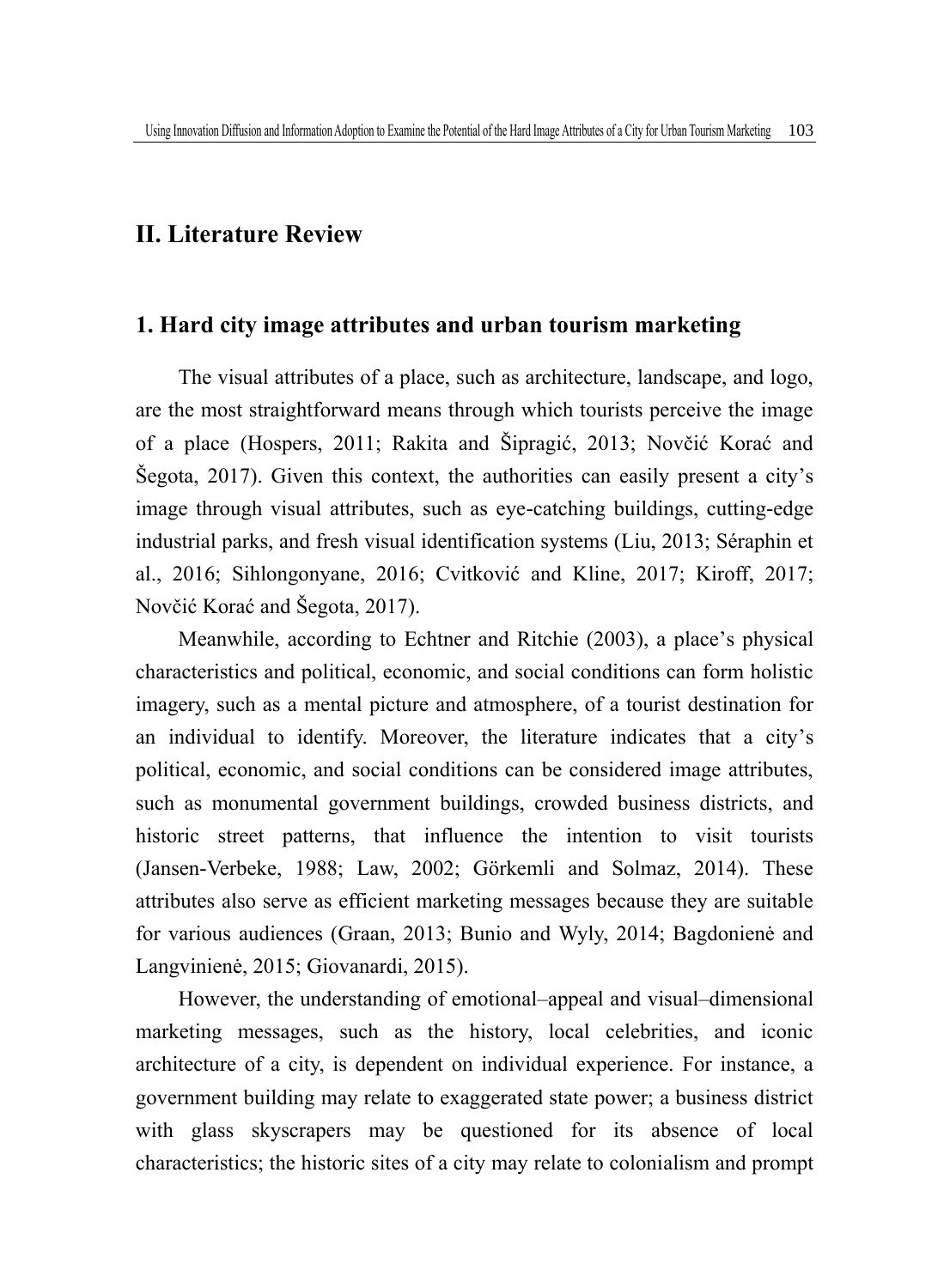criticism among tourists. Conversely, a city's political, economic, and social conditions can be presented as numeric and categorical data with the revolution of urban governance techniques. Under these circumstances, the literature suggests that numeric and categorical attributes, such as the number of infrastructure, the level of public security, and the degree of citizen satisfaction, can efficiently convey a unified city image to tourists, residents, and investors. In other words, these various audiences tend to interpret marketing messages based on numeric and categorical attributes similarly (Lee and Anderson, 2013; Liu, 2013; 2014; Glinska et al., 2015; Wæraas et al., 2015; Toković and Petrović, 2017).

In urban and regional planning research, numeric and categorical attributes denote hard data and indicators (Toković and Petrović, 2017). Therefore, the study defines hard city image as an individual's impression of a city in its numeric and categorical attributes.

Scholars and institutions have established operational index systems for urban governance. The systems also serve as hard image attributes of a city. For instance, Anholt (2007) offers a set of city brand indexes consisting of six dimensions: presence, place, potential, pulse, people, and prerequisites. Moreover, *The Economist*, an international weekly newspaper, calculates the Global Liveability Index based on five dimensions: stability, healthcare, culture and environment, education, and infrastructure (The Economist Intelligence Unit, 2018). In Japan, the Institute for Urban Strategies, which the Mori Memorial Foundation launched, reports the Global City Power Index, which includes 70 economic indicators, research and development, cultural interaction, livability, environment, and accessibility (Yamato et al., 2017).

Comparison is crucial to lend usefulness to the hard image attributes of a city. For instance, comparing the infrastructure quality across years, the number of public security incidents between two cities, and the economic outputs of several cities (Li and Heap, 2008; Olivié et al., 2015; Van Dorp, 2018). The index systems mentioned above use numeric and categorical data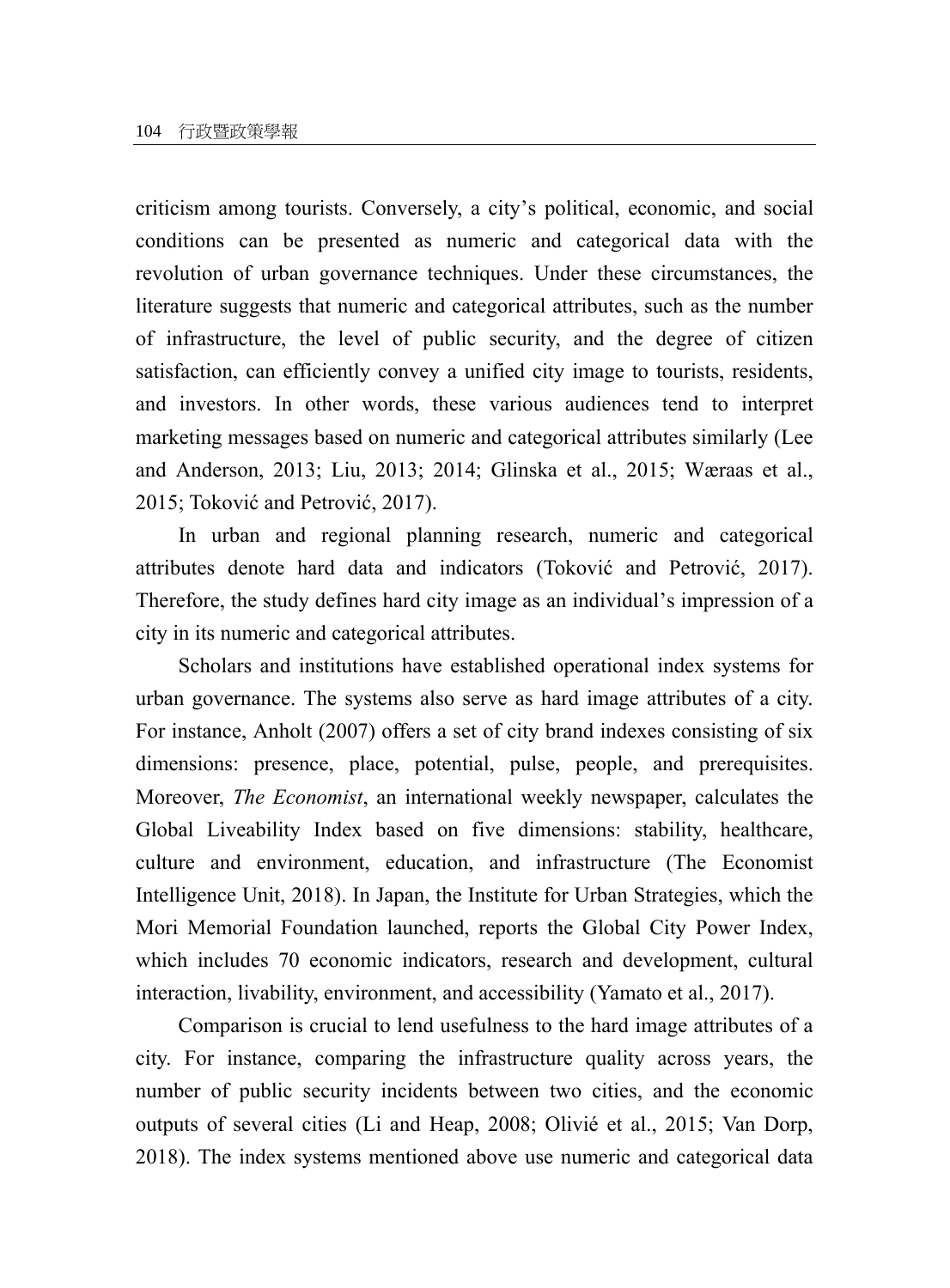to enable people with limited knowledge of urban planning to easily understand, compare, and differentiate cities based on their images. As such, these indexes have become easy-to-report data for the mass media. Ultimately, city authorities may regard the results of an index system survey as an alternative form of public opinion (Kashef, 2016).

In summary, in light of the limitation of conventional image representations of city marketing and the growing trend of hard data for urban governance, the existing literature indicates that the hard image attributes of a city may enable the authorities to communicate with tourists, residents, and investors efficiently. Nevertheless, the literature tends to take different cities as case studies and applies quantitative approaches to demonstrate that hard attributes can be a tourist reference as long as marketing materials (Graan, 2013; Lee and Anderson, 2013; Bunio and Wyly, 2014; Bagdonienė and Langvinienė, 2015; Giovanardi, 2015; Glinska et al., 2015; Wæraas et al., 2015; Toković and Petrović, 2017). In terms of Taiwan, its capital city Taipei is an example of setting an index system for urban governance and city marketing. However, the current literature taking Taipei as the case for study focuses on examining how bureaucracy may make the system ossified (Chu, 2008; Chiu and Lin, 2014). Overall, empirical studies that utilize the quantitative approach to confirm the potential of the hard image attributes of a city for urban tourism marketing are scarce.

Many types of urban tourists exist. The general type comprises leisure tourists who visit a city purely for relaxation instead of business or personal reasons (Law, 2002). Given the research gap mentioned above, this study applies the concepts of innovation diffusion and information adoption to investigate whether the hard image attributes of a city can serve as a tourist reference in the context of urban leisure tourism.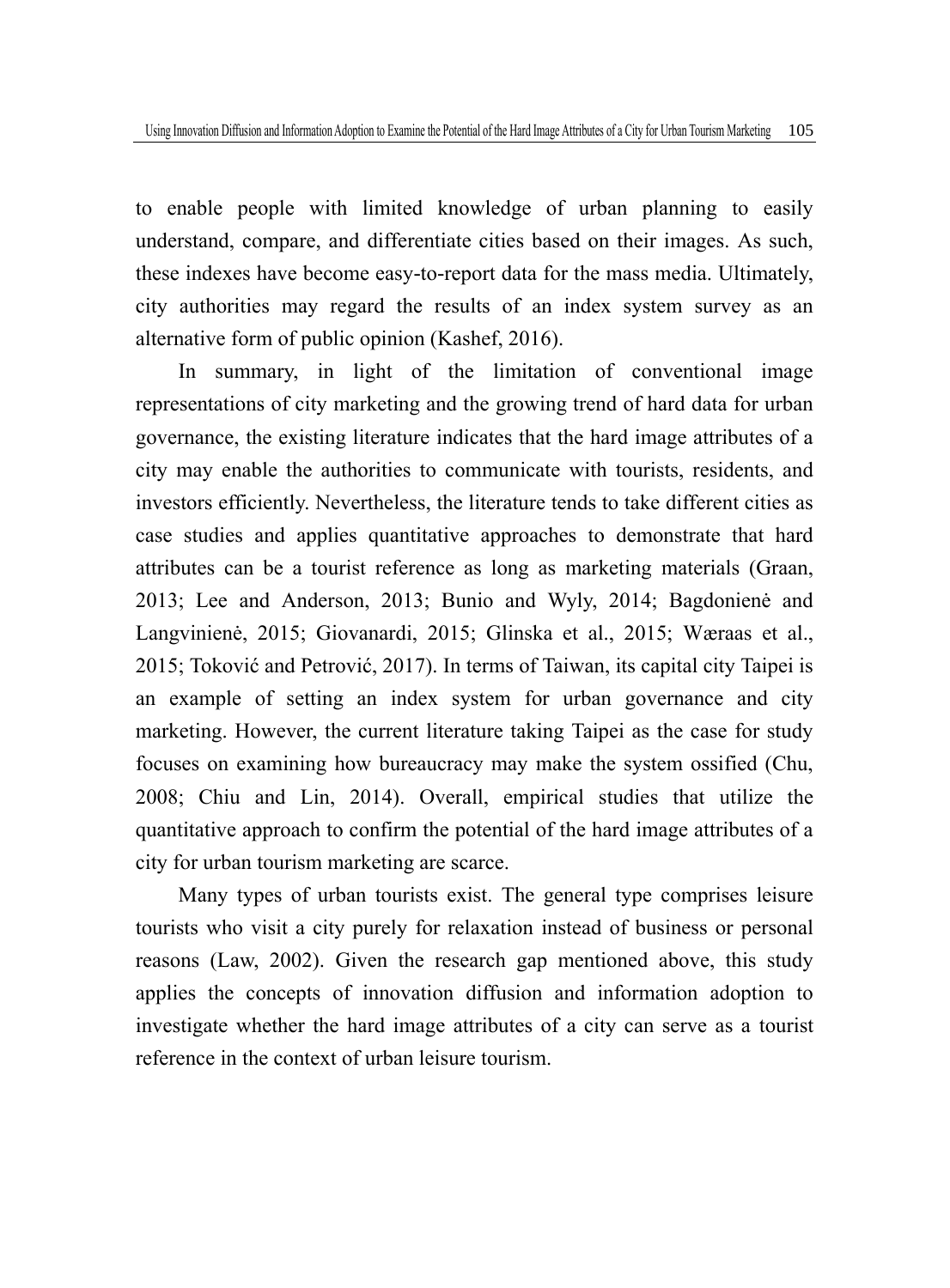## **2. Innovation diffusion and information adoption**

Rogers (2003) presents the innovation diffusion theory in 1962 to explain the adoption of ideas, products, and services within a society. The theory proposes five perceived characteristics of an innovation that can optimize the intention of an individual to use it. The first characteristic is relative advantage, which refers to the perception that the innovation can benefit more than its existing counterpart. The second is compatibility, which refers to how an individual perceives the innovation as compatible with their beliefs, experience, or needs. The third is complexity, which emphasizes an individual's perception regarding the ease of understanding and using the innovation. The fourth is observability, which refers to the ease of observing and communicating the results of using the innovation. The final characteristic is trialability, which refers to whether an individual can use the idea, product, or service on a trial basis.

Innovation diffusion is widely used to examine how individuals adopt new products, services, skills, and perspectives (e.g., Mahajan and Muller, 1979; De Marez and Verleye, 2004; Cook et al., 2008; Alkhateeb and Doucette, 2009; Phillips and Vinten, 2010; Chung, 2014; Raynard, 2016; Horn, 2020; Hovart et al., 2020; Stump and Gong, 2020; Swalleh, 2021). Scholars argue that the stronger the aforementioned five perceived innovation characteristics, the more likely the innovation will be adopted (Moore and Benbasat, 1991; Parisot, 1997; Anderson et al., 1998; Bennett and Bennett, 2003).

There is literature applying the theory to examine the issues concerned with the public sectors' social marketing tactics (e.g., Fernandez et al., 2016; Klingemanna and Klingemann, 2017; Munkácsy and Monzón, 2018). Meanwhile, studies on tourism marketing apply the concept of innovation diffusion to investigate the adoption of novel products, services, and tourism-related knowledge among consumers (e.g., Susanne et al., 2003; Leder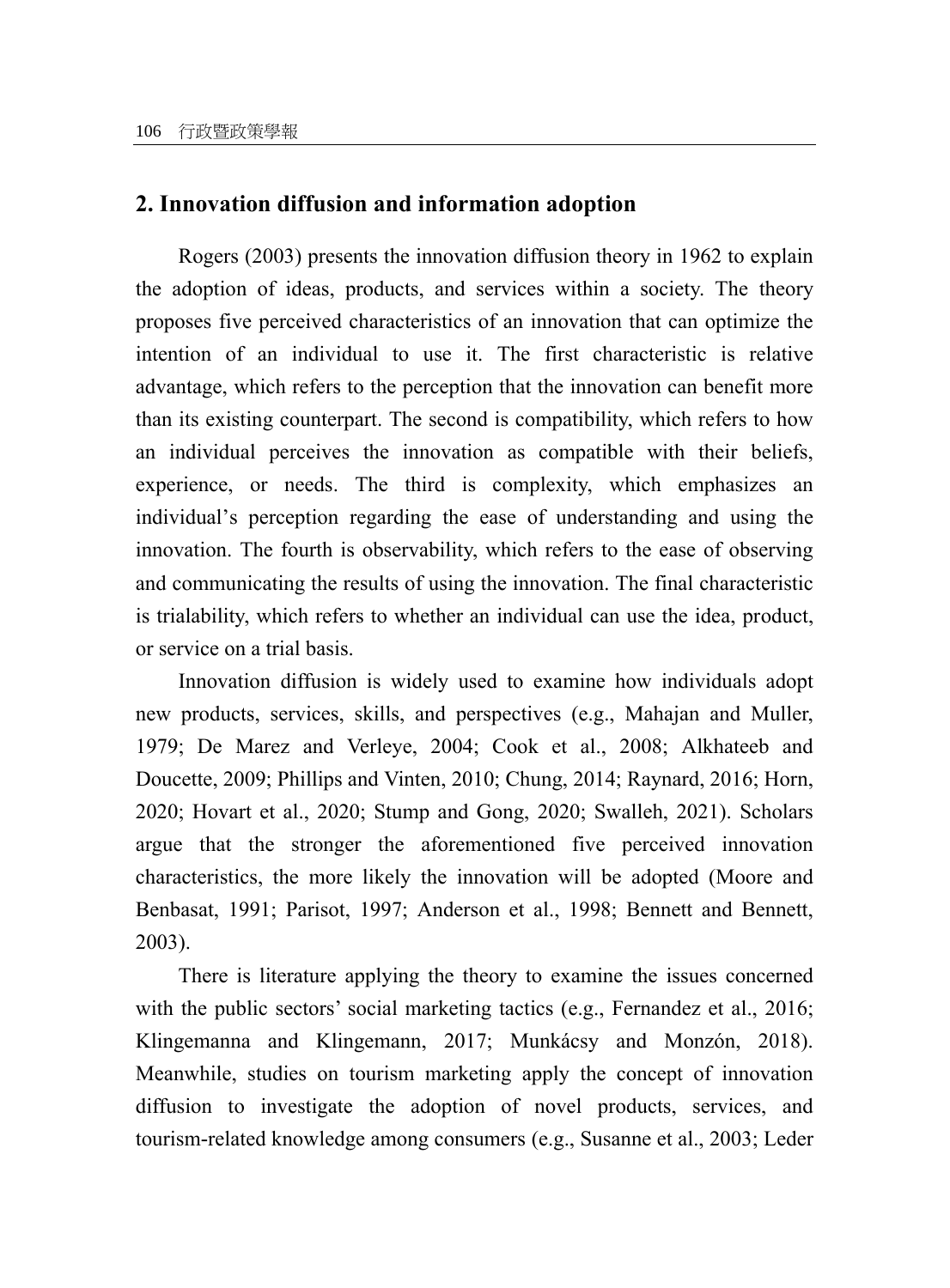et al., 2004; Stierand and Lynch, 2008; Yap, 2012; Scaglione et al., 2015; Ganglmair-Wooliscroft and Wooliscroft, 2016). Nevertheless, such studies tend to use the theory to explore the adopters' profiles and their adoption processes, rather than using the aforementioned perceived innovation characteristic to develop conceptual frameworks for causal research. Therefore, the current study uses innovation diffusion theory to examine an individual's positive perception and consider using the hard image attributes of a city as a tourist reference in a causal research context.

Meanwhile, two concerns emerge when using only innovation diffusion theory as the research framework of the current study. The first is whether the five perceived innovation characteristics are suitable to the context of the study. In this study, trialability is not suited to the context because an individual cannot evaluate a tourism product until after completing the tourism experience (Horner and Swarbrooke, 2016). In other words, an individual can use the hard image attributes of a city as a tourist reference on a limited basis to determine whether to adopt information only after completing the related tourist experience. Hence, the research framework of this study does not include trialability.

The second concern is that few studies point out that perceived innovation characteristics are not the sole independent variables within an individual's information adoption process (De Marez and Verleye, 2004; Cook et al., 2008). The innovation adoption process is similar to the information adoption process. For example, Sussman and Siegal (2003) conduct a study on information adoption and apply the elaboration likelihood model (ELM) based on informational influence theory to explore the potential variables within an information adoption process. They suggest that the quality of argument represents high-level information, whereas the credibility of a source represents low-level information. Thus, argument quality is the central route of informational influence, whereas source credibility is peripheral. High- and low-level elaborations can influence individuals' assessment of the usefulness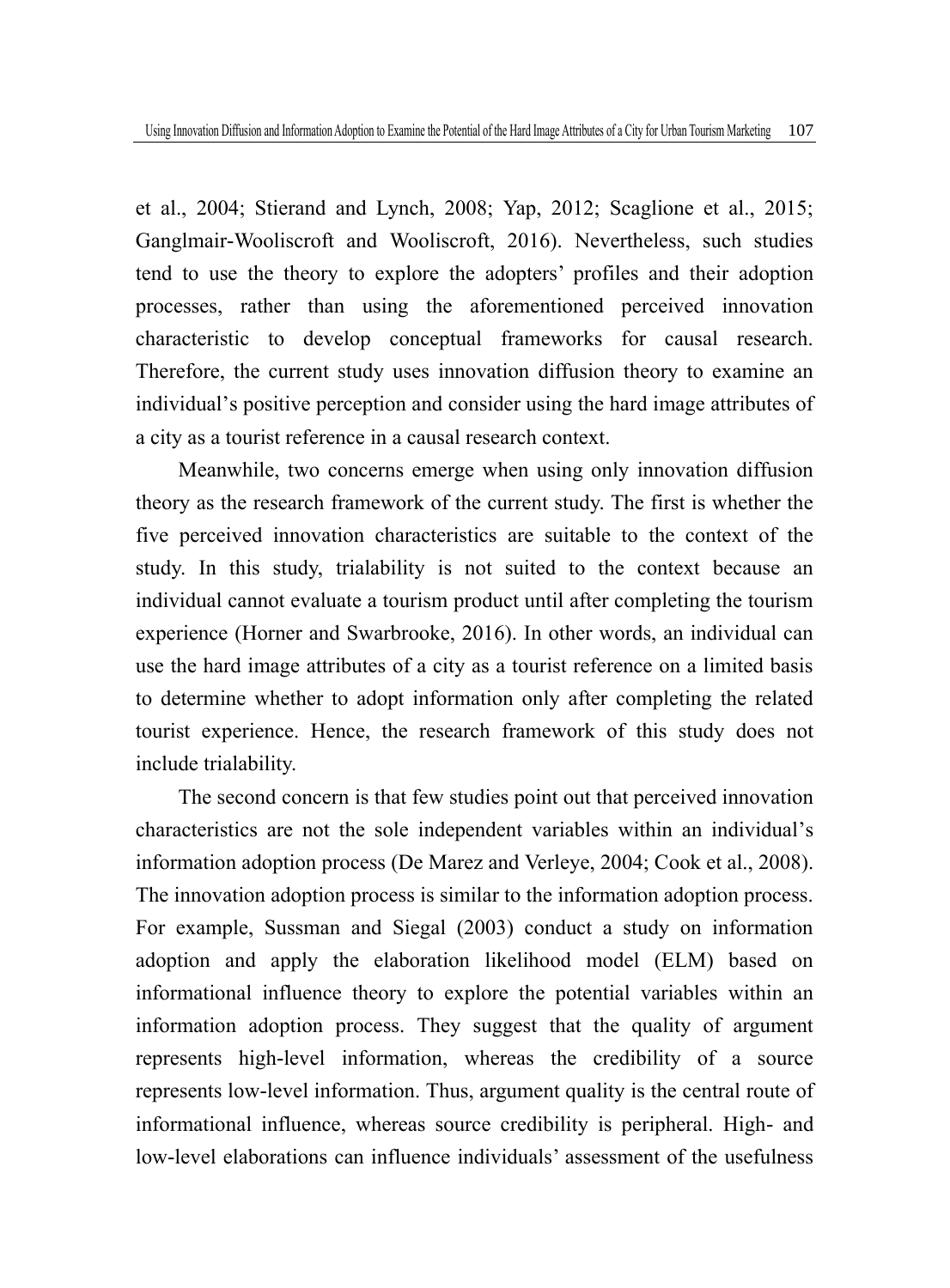of the information. In other words, the stronger the perception of the usefulness of information, the more likely the information is adopted. Furthermore, Sussman and Siegal suggest that if people cannot process personal opinions in a message, such as exchanging views with the information source, they follow the peripheral route to process information. Accordingly, the primary cues that influence individuals are peripheral given hard attributes as a tourist reference because individuals cannot input personal opinions when perceiving the hard image attributes of a city.

Within the model of Sussman and Siegal (2003), source credibility is the peripheral cue and the antecedent variable of the peripheral route. Moreover, source credibility refers to an individual's perception of the ability and willingness of an information source to continually deliver trustworthy information (Bucy et al., 2014; Hajli et al., 2015; Blach-Ørsten et al., 2018; Loureiro and Sarmento, 2019). From the perspective of information seeking, source credibility is indicative of whether information merits further processing (Idid et al., 2017; Chininga et al., 2019; Loureiro and Sarmento, 2019). Regarding the sources of hard city image attributes, the previously reviewed literature suggests they are either proposed by the municipal authorities or independent research institutes ((Lee and Anderson, 2013; Chiu and Lin, 2014; Kashef, 2016; Schwak, 2016). Therefore, the current study proposes that information sources include government institutes and non-government sources.

Comparing the innovation diffusion process with the information adoption process mentioned above, arguably, the former suggests that the perceived characteristics of innovation influence the intention to adopt the innovation; the latter indicates that the usefulness of the information mediates the credibility of the information source and information adoption intention. By investigating the theoretical definition of perceived innovation characteristics, thus, this study argues that these characteristics function as an individual's in-depth assessment of the usefulness of the innovation. As a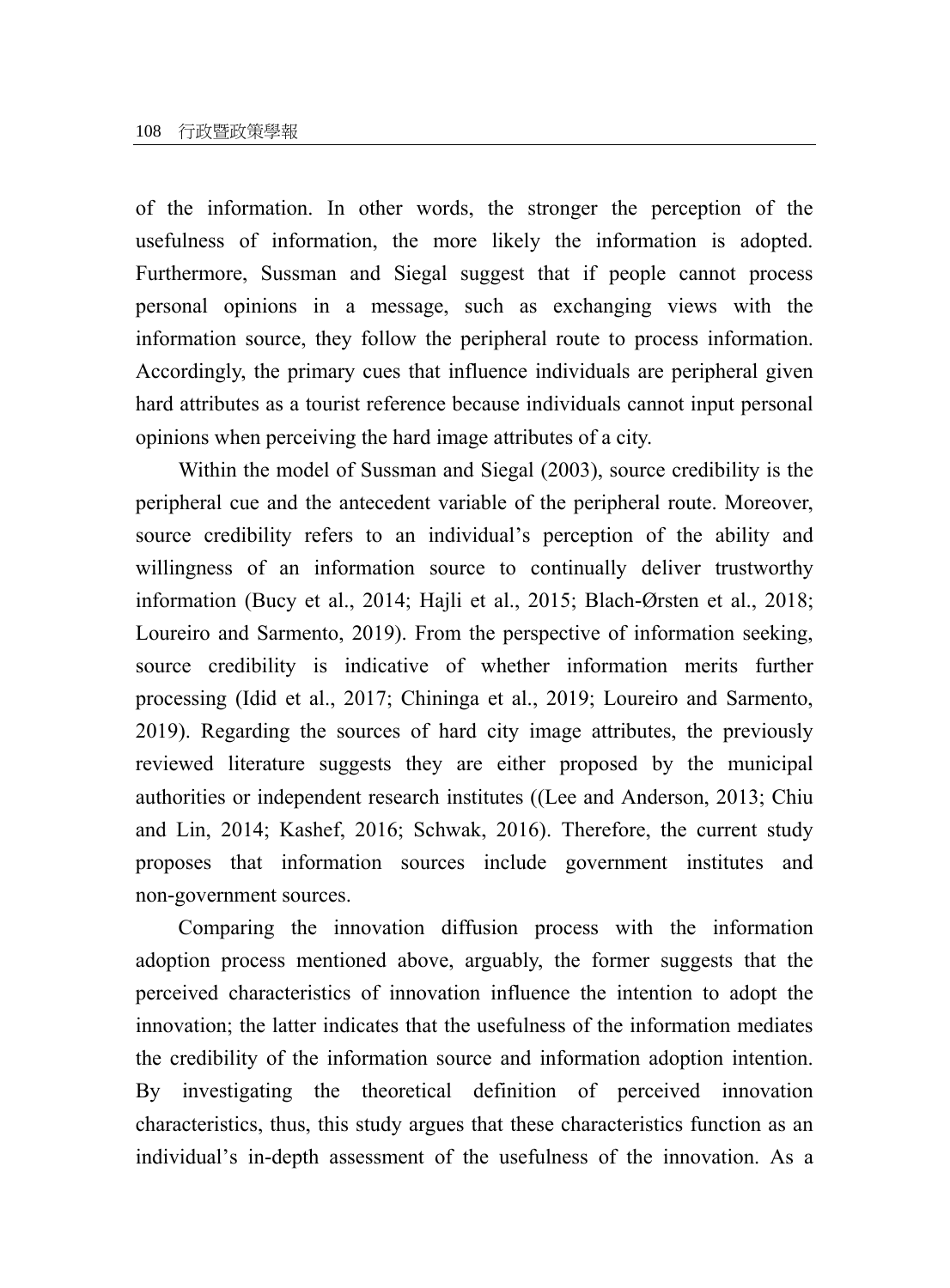result, this study suggests that the four perceived innovation characteristics play mediating roles in the relationship between individuals' assessment of the source credibility of the hard image attributes of a city and their intention to adopt the attributes as a tourist reference. The arrangement responds to the previously mentioned concerns regarding the use of innovation diffusion theory as the research framework for empirical investigation: whether the innovation characteristics suit the context of the study and the integration of the innovation adoption process into the information adoption process.

## **III. Methods**

Based on the literature review, this study proposes a theoretical model that consists of three major constructs. The first is innovation diffusion (ID). It refers to the perceived characteristics of the innovation regarding the use of the hard image attributes of a city as a tourist reference for leisure. The construct reflects four lower-order components of innovation characteristics, namely, relative advantage (RA), compatibility (CP), complexity (CX), and observability (OB). According to ID theory, they are related to a certain extent.

The second construct is source credibility (SC). It refers to the perceived source credibility of the hard image attributes of a city. Two lower-order components form SC, namely, governmental institutes (GO) and non-governmental institutes (NG), regarding the perceived credibility of the information they release. GO and NG are formative lower-order components because they represent two independent sources.

The final construct is information adoption intention (IA). It refers to an individual's intention to adopt the hard image attributes of a city as a tourist reference.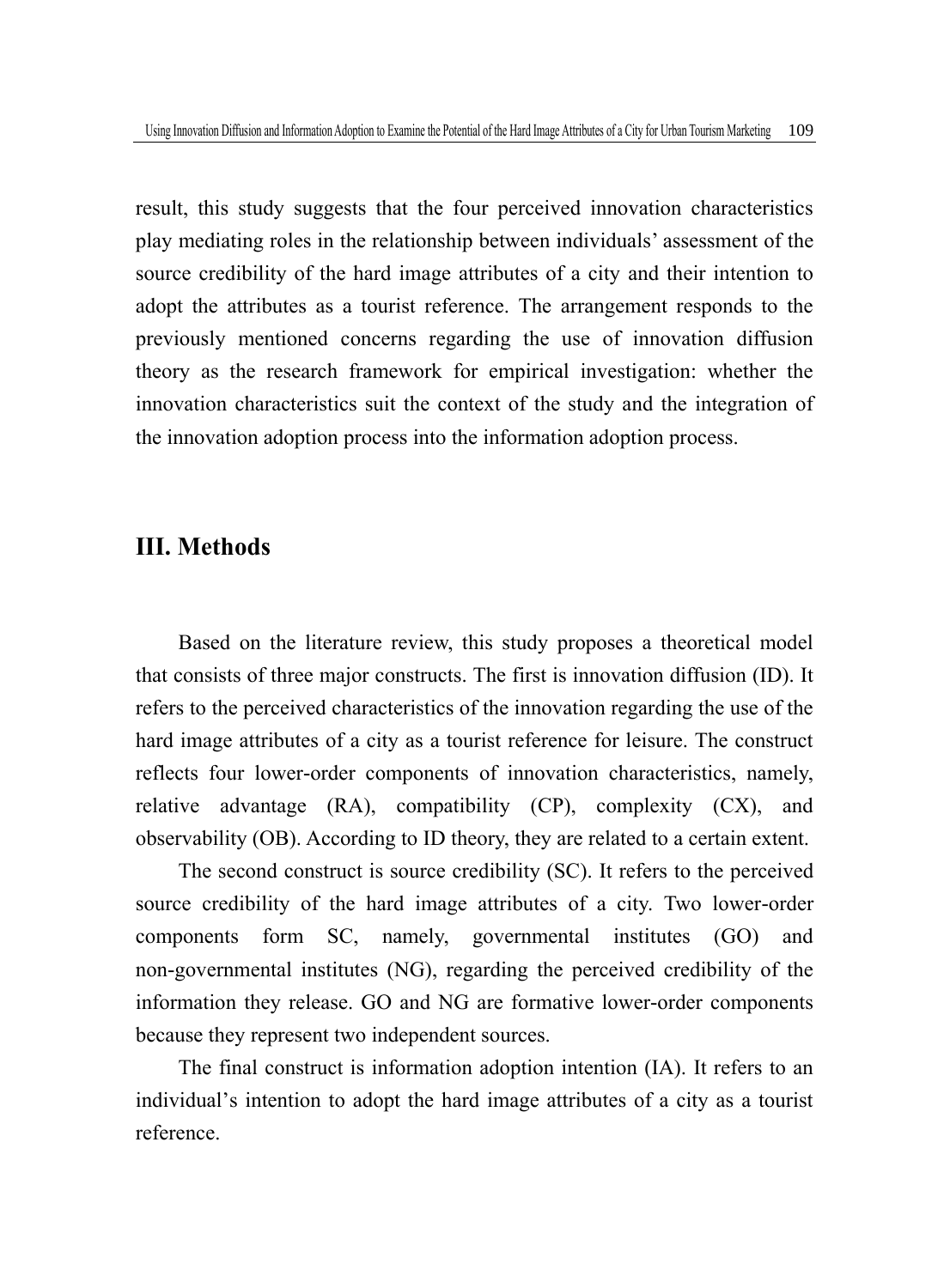Thus, ID, RA, CP, CX, and OB form a formative–reflective hierarchical component model, whereas SC, GO, and NG are formative–formative models (Ringle et al., 2012). The designation of the hierarchy can reduce the number of paths of a variable and render the theoretical model lean and clear (Hair et al., 2014).

In terms of the causal relationships among the three constructs, as previously mentioned, this study adopts the model of Sussman and Siegal (2003) and replaces their information usefulness construct with ID. Thus, the current study hypothesizes that SC will affect ID, and ID will influence IA, whereas ID will mediate the relationship between SC and IA. Sussman and Siegal (2003) confirm the mediation of the usefulness construct by examining the significance of two causal paths, namely,  $SC \rightarrow$  information usefulness and information usefulness  $\rightarrow$  information adoption. Consequently, the approach cannot demonstrate whether usefulness fully or partially mediates the relationship between the other constructs. Hence, this study proposes an additional causal path between SC and IA. Through this path, the study will investigate the mediating effect of ID.

In terms of survey items, as previously mentioned, scholars and institutes defined various hard image attributes of a city (e.g., Anholt, 2007; Yamato et al., 2017; The Economist Intelligence Unit, 2018). However, including all possible hard attributes in the research constructs of the survey may have influenced the respondents' willingness to complete the questionnaire, which can lead to questionable data reliability. Therefore, the current study consults the literature and selects four types of hard attributes as survey items: culture, economy, infrastructure, and society, which are defined as follows. The first type of attribute is culture (CU). It includes sports consumption, sports stadiums, fields and relevant infrastructure, number and scale of sporting events, the extent of culture and art consumption, cultural and arts-related places and relevant infrastructure, and number and scale of cultural and arts events.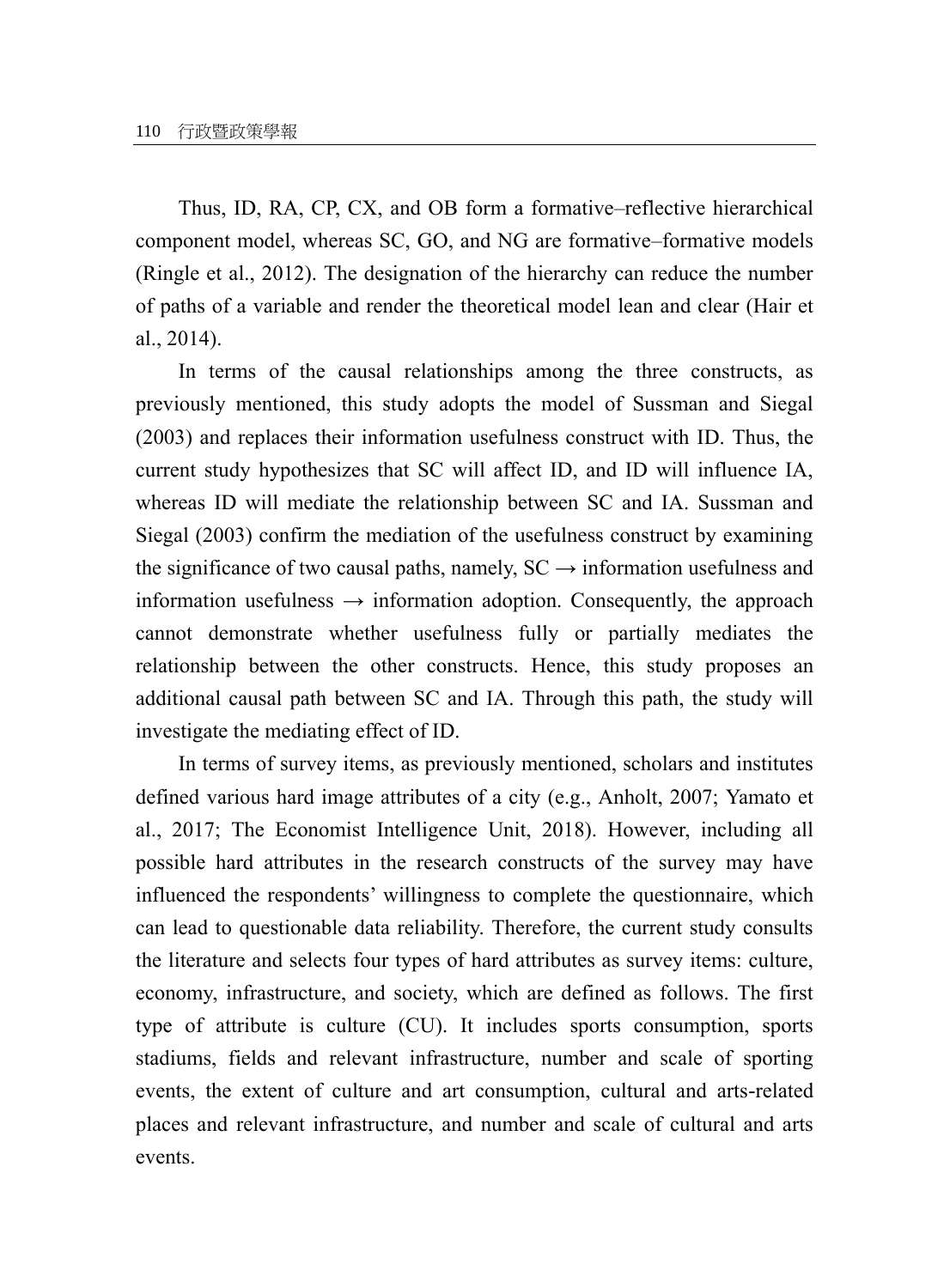The second is the economy (EC). It includes consumption capacity, the total value of production in the national economy, benefits from economic policies and laws, types and number of industry clusters, and quality of human resources.

The third is infrastructure (IN). It includes climate, green area ratio, environmental pollution, resource recycling, disaster prevention, relevant infrastructure, ecological sanitation and maintenance, food sanitation and maintenance, web accessibility, transportation infrastructure, power supply infrastructure, and water supply infrastructure.

The fourth is society (SO). It includes crime rate, the likelihood of terrorist attacks and military conflicts, frequency of conflagration, frequency of transportation accidents, frequency of natural disasters, political and religious restrictions, the financial status of municipal bodies, social welfare and subsidies, population structure and composition, multicultural society, medical resources, health conditions of residents, resources of education, living costs, and satisfaction of residents.

This study uses these four hard city image attributes to develop the survey items to measure GO, NG, RA, CP, CX, OB, and IA. For example, the GO construct is formed from the perceived credibility of the reports of government organizations on CU, EC, IN, and SO. In addition to items about demographics, the formal survey includes 28 items regarding hard attributes. Table 1 takes CU as an example and presents the format of the main survey questions.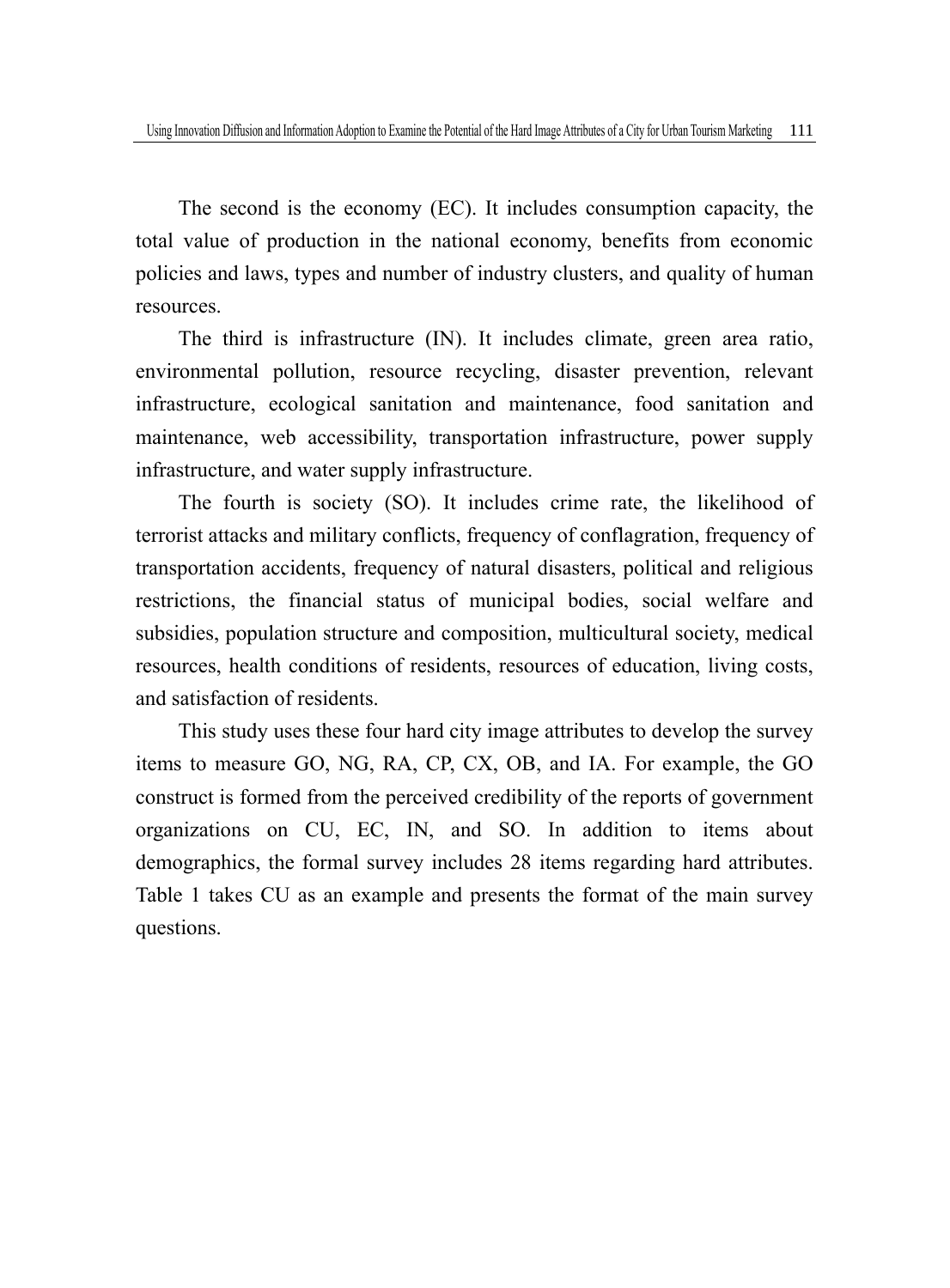#### **Table 1 Format of the main survey questions**

#### **Context**

The image of a city can be perceived through numeric and categorical information about its cultural development, such as frequency of sports consumption; the number of sports stadiums and fields and relevant infrastructure; number and scale of sporting events; the amount of culture and art consumption; cultural and arts-related places and relevant infrastructure; and number and scale of cultural and arts events. Please indicate your level of agreement with the following statements using a seven-point scale  $(1 = "completely$ disagree";  $7 =$  "completely agree"; and  $4 =$  "neutral").

| Code  | <b>Statement</b>                                                                                                                                                                                                                                                                                 |
|-------|--------------------------------------------------------------------------------------------------------------------------------------------------------------------------------------------------------------------------------------------------------------------------------------------------|
| GO CU | I trust the information released by government institutes.                                                                                                                                                                                                                                       |
| NG CU | I trust the information released by non-government institutes.                                                                                                                                                                                                                                   |
| RA CU | The information makes it easier to evaluate whether a city is suitable for<br>leisure tourism.                                                                                                                                                                                                   |
| CP CU | The information is compatible when I need it for evaluating whether a city is<br>suitable for leisure tourism.                                                                                                                                                                                   |
| CX CU | It is easy to access information when I need it to evaluate whether a city is<br>suitable for leisure tourism.                                                                                                                                                                                   |
| OB CU | I think that other people would use the information for evaluating whether a<br>city is suitable for leisure tourism.                                                                                                                                                                            |
| IA CU | I would use the information to evaluate whether a city is suitable for leisure<br>tourism.                                                                                                                                                                                                       |
|       | $\mathbf{M}$ and $\mathbf{M}$ and $\mathbf{M}$ and $\mathbf{M}$ and $\mathbf{M}$ and $\mathbf{M}$ and $\mathbf{M}$ and $\mathbf{M}$ and $\mathbf{M}$ and $\mathbf{M}$ and $\mathbf{M}$ and $\mathbf{M}$ and $\mathbf{M}$ and $\mathbf{M}$ and $\mathbf{M}$ and $\mathbf{M}$ and $\mathbf{M}$ and |

Note:  $GO = governmental$  institutes;  $NG = non-governmental$  institutes;  $RA = relative advantage$ ;  $CP =$ compatibility;  $CX =$  complexity;  $OB =$  observability;  $IA =$  information adoption intention;  $CU =$ culture.

Source: This study.

Items were rated using a seven-point Likert-type scale. Instead of using covariance-based structural equation modeling (CB-SEM), the study employed PLS-SEM for statistical analysis to prevent model misspecification since the theoretical framework includes the measurement of formative constructs (Hu and Bentler, 1998; Jarvis et al., 2003; Hair et al., 2014). Moreover, this study used SmartPLS 3.3.3 to conduct the primary statistical analyses.

This study applied the repeated-indicator approach to establish higher-order models (i.e., ID and SC) without concern of significant bias caused by the inequality in the number of items per lower-order component (Becker et al., 2012). The reason for this notion is that each lower-order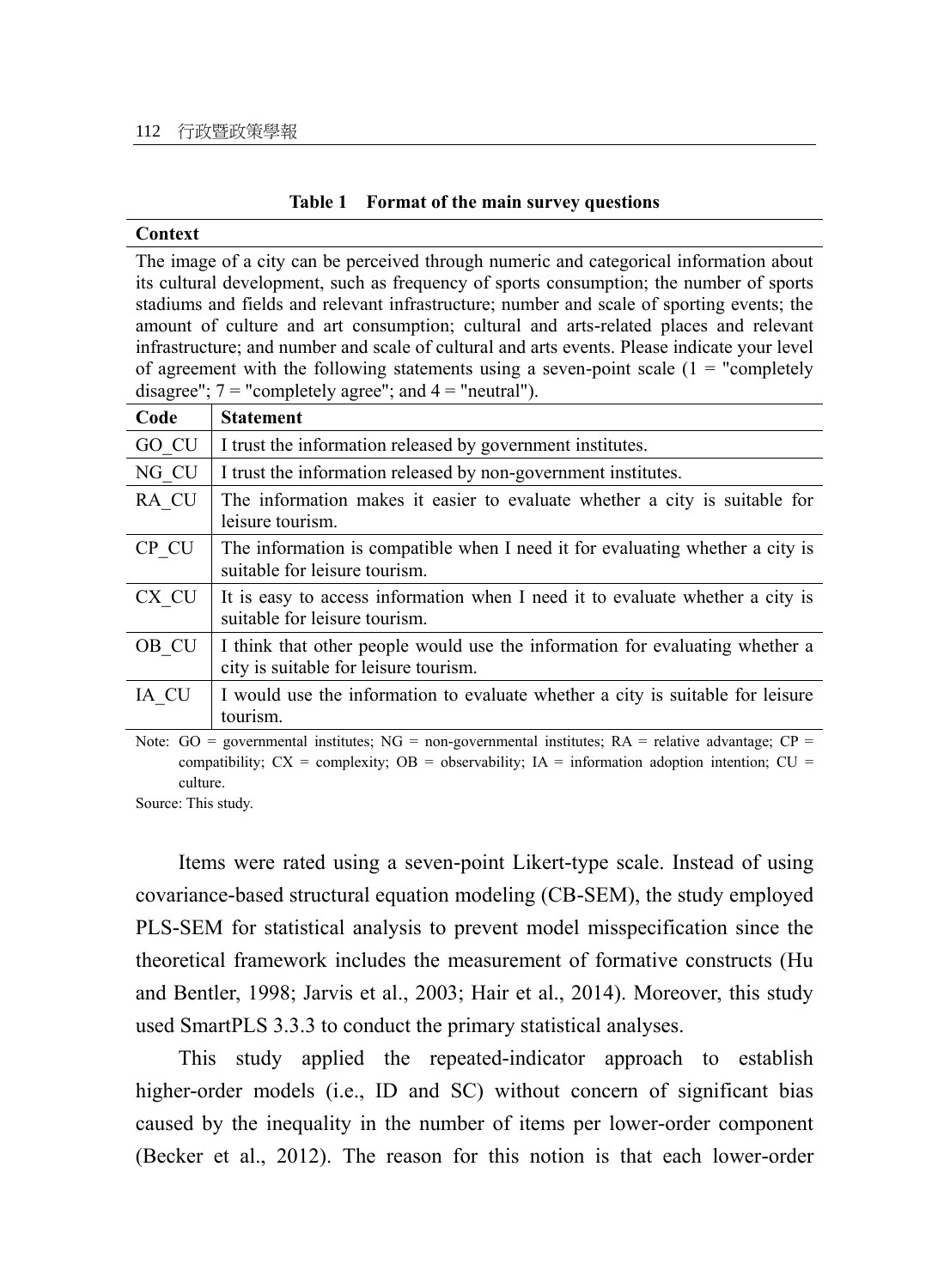component (i.e., GO, NG, RA, CP, CX, and OB) has four measurement items. Figure 1 presents the proposed research framework.



**Figure 1 Proposed theoretical framework**

Note: ID = innovation diffusion;  $RA$  = relative advantage;  $CP$  = compatibility;  $CX$  = complexity;  $OB$  = observability;  $SC = source credibility$ ;  $GO = governmental institutes$ ;  $NG = non-governmental$ institutes;  $IA =$  information adoption intention;  $CU =$  culture;  $EC =$  economy;  $IN =$  infrastructure; SO = society.

Source: Compiled by author.

In terms of the data sources, because a city may typically offer various entertainment activities that cater to the interest of young people, city authorities tend to view the more youthful, skilled, and educated generation as the primary tourist market (MacDonald, 2000; Mbaiwa et al., 2007; Scott and Cooper, 2010; Candrea et al., 2012; Carlino and Saiz, 2019; Kurt Konakoğlu and Kurdoglu, 2019). Furthermore, the literature suggests that college/university students can be useful sources of empirical data for compiling a realistic project design concerned with the development of urban tourism (Krajnović et al., 2013; Chernega, 2017). Given these preconceptions,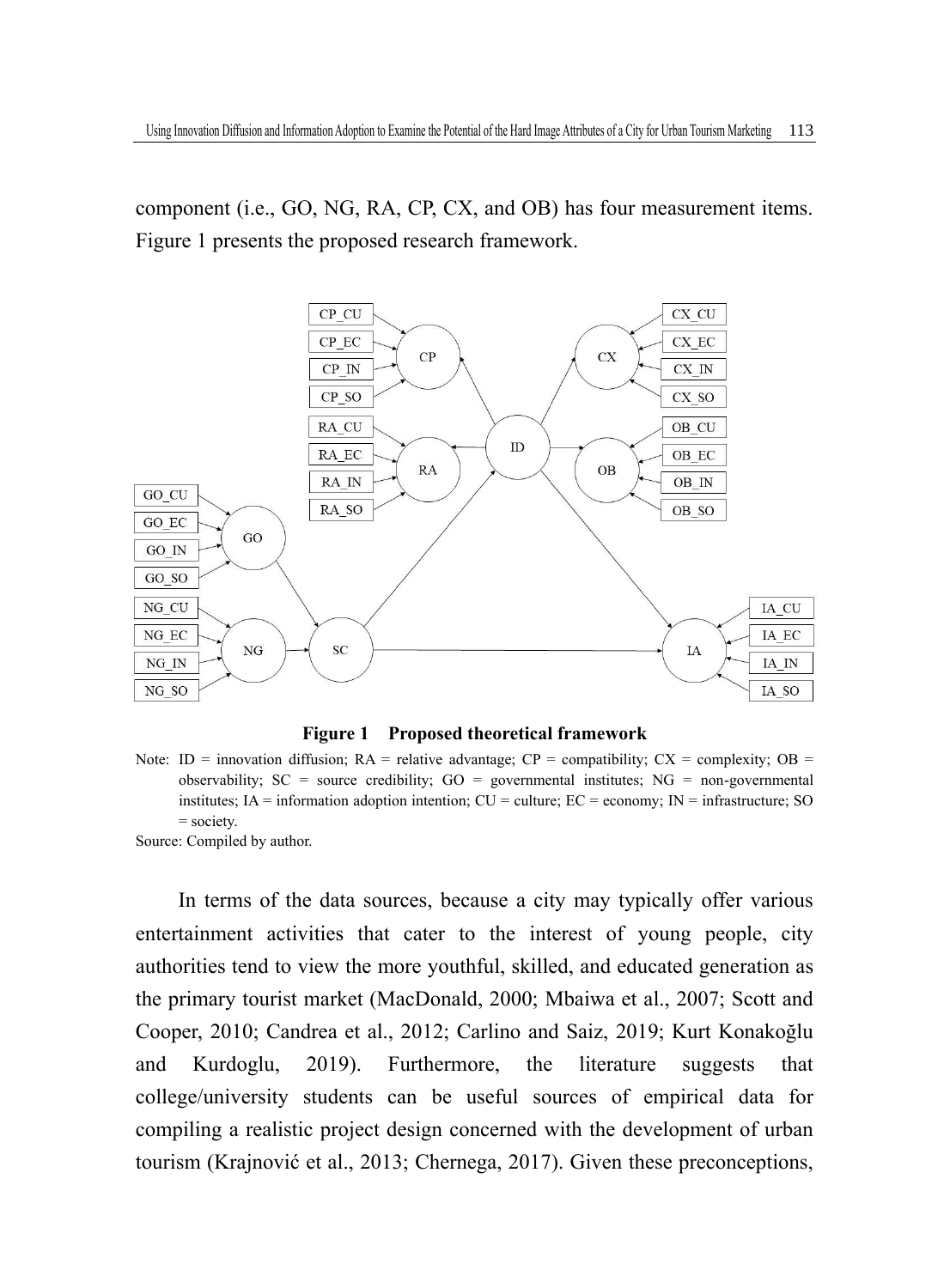the study collected data from students from a university in Taipei, Taiwan. Although there might be concern regarding result generalization, using student samples is common in psychological and marketing-related research. It helps researchers with limited resources explore a relatively new theoretical concept (Hanel and Vione, 2016; Peterson, 2001; Peterson and Merunka, 2014).

The data collection took place in May 2020. The trained survey distributors are stationed at the main seating areas at the campus from 11 am to 5 pm during the weekdays. They asked every tenth of students entering the areas to fill the electronic questionnaires. The responding rate was 74.2%. Finally, the study collected 412 useable samples. The sample size exceeded 350, which satisfies the rule of thumb for quantitative research in social science (Ipsen et al., 2005).

## **IV. Analysis and Discussion**

#### **1. Descriptive analysis**

Out of the 412 respondents who provided usable data, 34.0% are men, 65.3% are women, and 0.7% preferred not to reveal their sex. 61.4% stated that tourism activities are one of their interests. The majority of the respondents (99.5%) are undergraduate students, whereas the rest are postgraduates.

The mean scores of many items are higher than or close to 5.00 (Table 2). Therefore, given the seven-point scale used, the respondents are generally positive about SC, innovation characteristics, and the possibility of adopting the four types of the hard image attributes of a city.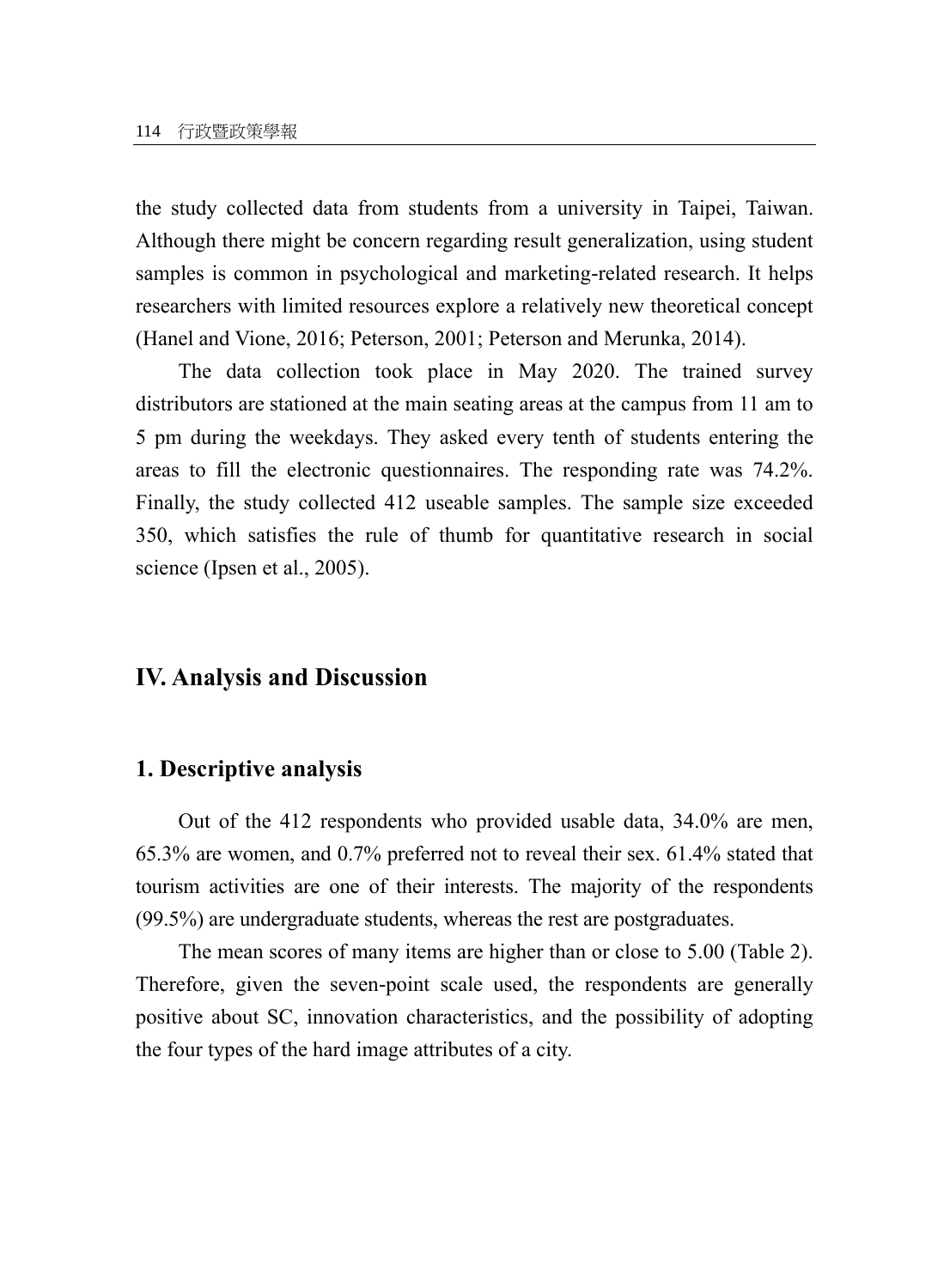| Item                | Mean | <b>Standard Deviation</b> |
|---------------------|------|---------------------------|
| GO CU               | 4.98 | 1.070                     |
| GO EC               | 4.99 | 1.129                     |
| GO IN               | 5.17 | 1.116                     |
| GO SO               | 4.79 | 1.028                     |
| NG CU               | 5.03 | 1.126                     |
| NG EC               | 5.04 | 1.155                     |
| NG IN               | 5.14 | 1.141                     |
| NG <sub>SO</sub>    | 4.92 | 1.081                     |
| RA CU               | 5.37 | 0.951                     |
| RA EC               | 5.00 | 1.076                     |
| RA IN               | 5.39 | 1.037                     |
| RA SO               | 5.35 | 0.979                     |
| $CP$ <sub>_CU</sub> | 5.36 | 0.950                     |
| $CP$ $EC$           | 5.01 | 1.085                     |
| CP IN               | 5.42 | 1.056                     |
| CP SO               | 5.38 | 0.962                     |
| $CX$ <sub>_CU</sub> | 5.55 | 0.987                     |
| CX EC               | 4.93 | 1.183                     |
| $CX$ IN             | 5.35 | 1.080                     |
| CX SO               | 5.46 | 0.972                     |
| OB CU               | 5.41 | 0.978                     |
| OB EC               | 4.97 | 1.128                     |
| $\rm OB\;$ IN       | 5.31 | 1.102                     |
| OB SO               | 5.43 | 0.975                     |
| IA CU               | 5.45 | 1.049                     |
| IA EC               | 5.03 | 1.199                     |
| IA IN               | 5.45 | 1.103                     |
| IA SO               | 5.41 | 1.013                     |
|                     |      |                           |

Table 2 Mean scores of the measurement items  $(N = 412)$ 

Note:  $GO = governmental$  institutes;  $NG = non-governmental$  institutes;  $RA = relative advantage$ ;  $CP =$ compatibility;  $CX =$  complexity;  $OB =$  observability;  $IA =$  information adoption intention;  $CU =$ culture;  $EC = economy$ ;  $IN = infrastructure$ ;  $SO = society$ .

Source: This study.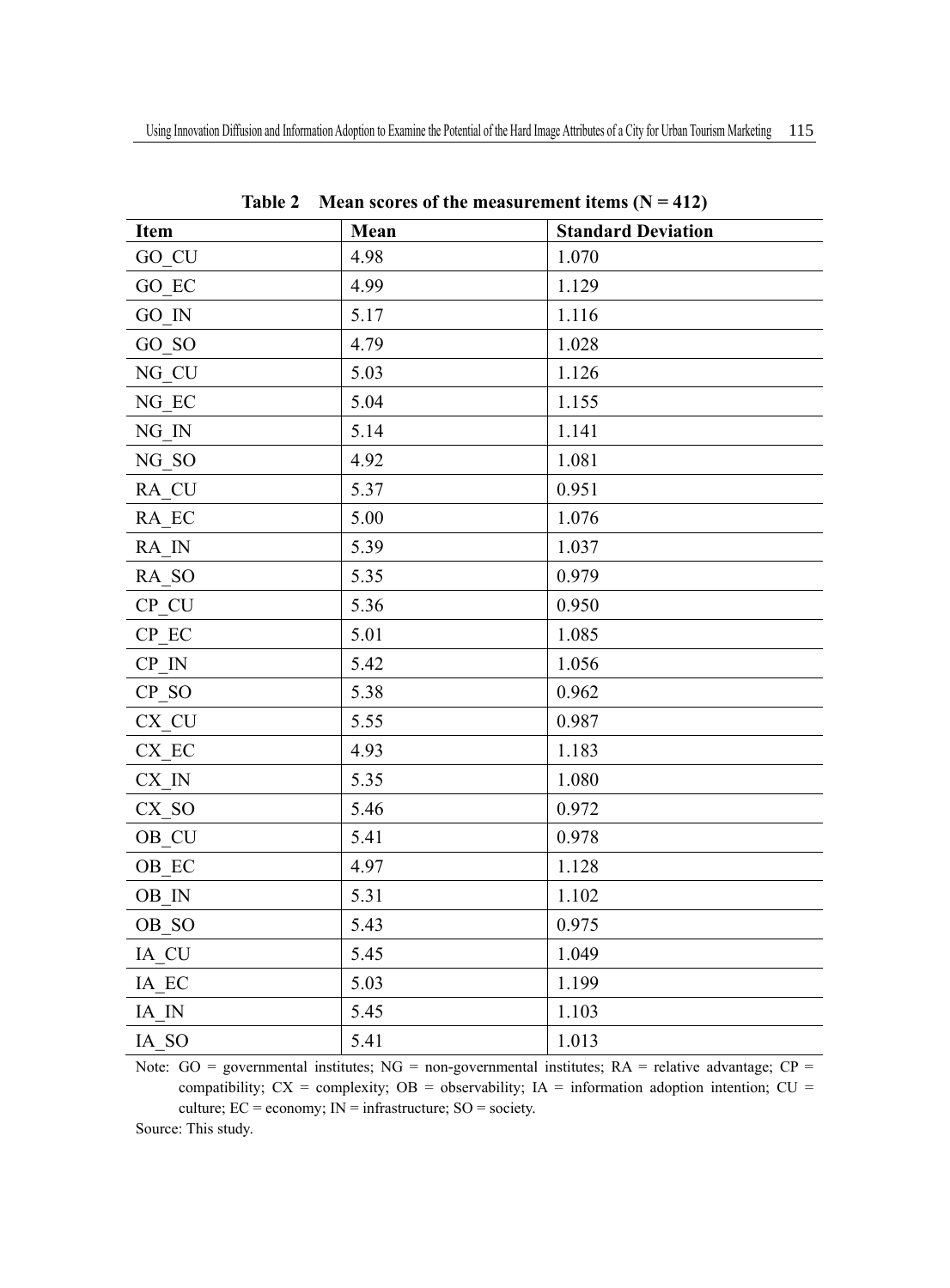#### **2. Measurement model assessment**

Conventionally, when performing PLS-SEM, internal consistency reliability (i.e., Cronbach's alpha), convergent validity (i.e., average variance extracted), and discriminant validity (i.e., Fornell–Larcker criterion) of reflective measurement models should be assessed before examining the entire structural model (Hair et al., 2014). Nevertheless, the measurement models within the research framework of this study are formative, such that no consensus exists regarding the method for assessing the validity of formative measurement models (Wang et al., 2015). Under these circumstances, the collinearity and relevance of the measurement items are commonly used as empirical indicators of construct validity (Freeze and Raschke, 2011; Hair et al., 2014). Moreover, path algorithm and bootstrapping are the main techniques for performing related analyses.

In terms of collinearity, all items' variance inflation factors (VIFs) are less than 5.00 (Table 2). Thus, no critical levels of collinearity exist between the items (Hair et al., 2014).

Table 3 provides the t-values, which indicate that the majority of items have a significant weight. Exceptions are nine items with t-values less than 2.00. Additionally, the outer loading of these nine items is greater than 5.00. Thus, although the items lack relative importance, they hold absolute significance to their respective measurement models (Hair et al., 2014). Hence, this study retains all items.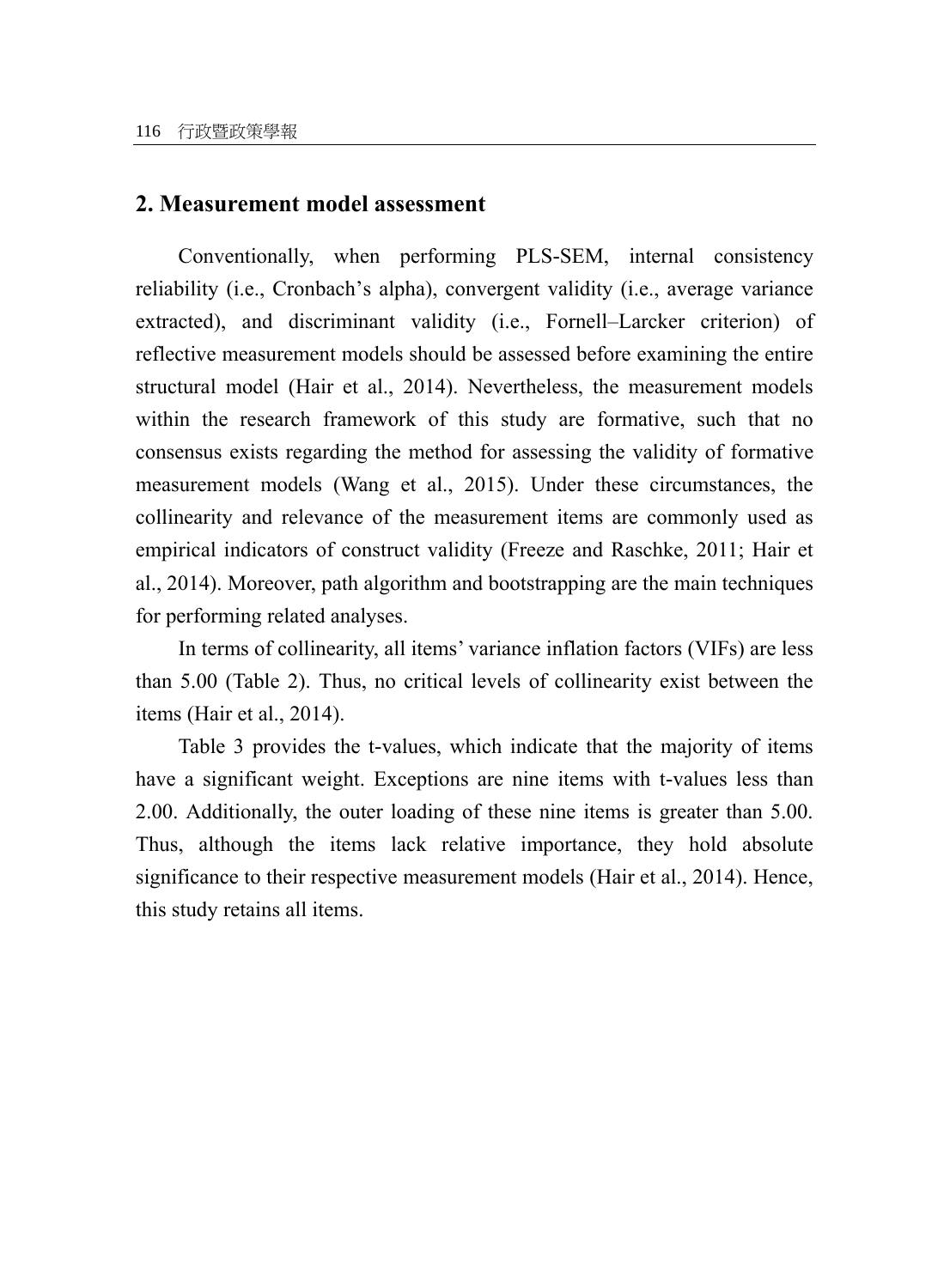| Construct | <b>Item</b>                  | VIF  | Weight | Loading      | t    |                      |
|-----------|------------------------------|------|--------|--------------|------|----------------------|
|           | GO CU                        | 2.20 | 0.44   | 0.90         | 3.93 | $\mathbf{p}$<br>0.00 |
|           | GO EC                        | 2.44 | 0.29   | 0.86         | 2.62 | 0.01                 |
| GO        | GO IN                        | 2.11 | 0.27   | 0.81         | 2.20 | 0.03                 |
|           | $GO$ $SO^*$                  | 1.81 | 0.18   | 0.75         | 1.59 | 0.11                 |
|           | NG CU                        | 3.13 | 0.50   | 0.94         | 3.48 | 0.00                 |
|           | NG EC                        | 2.80 | 0.39   | 0.91         | 3.13 | 0.00                 |
| NG        | NG $IN^*$                    | 2.64 | 0.14   | 0.83         | 1.00 | 0.32                 |
|           | NG SO*                       | 2.13 | 0.08   | 0.75         | 0.64 | 0.52                 |
|           | GO CU                        | 2.88 | 0.20   | 0.80         | 2.40 | 0.02                 |
|           | GO EC*                       | 3.06 | 0.09   | 0.77         | 1.29 | 0.20                 |
|           | $GOIN^*$                     | 2.78 |        |              |      |                      |
|           | $GO$ $SO^*$                  |      | 0.11   | 0.73         | 1.32 | 0.19                 |
| <b>SC</b> | NG CU                        | 2.37 | 0.10   | 0.67<br>0.90 | 1.31 | 0.19                 |
|           |                              | 4.13 | 0.31   |              | 2.51 | 0.01                 |
|           | NG EC                        | 3.56 | 0.27   | 0.87         | 2.46 | 0.01                 |
|           | NG $\, {\rm I} \! {\rm N}^*$ | 3.43 | 0.10   | 0.80         | 0.88 | 0.38                 |
|           | NG SO*                       | 2.74 | 0.05   | 0.72         | 0.52 | 0.60                 |
|           | RA CU                        | 1.51 | 0.22   | 0.71         | 2.50 | 0.01                 |
| RA        | RA EC                        | 1.44 | 0.33   | 0.75         | 4.85 | 0.00                 |
|           | RA IN                        | 1.43 | 0.37   | 0.75         | 5.11 | 0.00                 |
|           | RA SO                        | 1.41 | 0.42   | 0.77         | 3.47 | 0.00                 |
|           | CP CU                        | 1.43 | 0.29   | 0.73         | 5.59 | 0.00                 |
| CP        | CP EC                        | 1.35 | 0.34   | 0.73         | 6.14 | 0.00                 |
|           | CP IN                        | 1.46 | 0.37   | 0.79         | 5.56 | 0.00                 |
|           | CP SO                        | 1.41 | 0.33   | 0.74         | 5.98 | 0.00                 |
|           | CX CU                        | 1.35 | 0.32   | 0.71         | 4.32 | 0.00                 |
| CX        | CX EC                        | 1.41 | 0.32   | 0.74         | 5.09 | 0.00                 |
|           | CX IN                        | 1.64 | 0.42   | 0.84         | 5.08 | 0.00                 |
|           | CX SO                        | 1.47 | 0.26   | 0.72         | 4.15 | 0.00                 |
|           | OB CU                        | 1.51 | 0.40   | 0.81         | 7.07 | 0.00                 |
| <b>OB</b> | OB EC                        | 1.52 | 0.33   | 0.77         | 5.01 | 0.00                 |
|           | OB IN                        | 1.60 | 0.33   | 0.79         | 4.28 | 0.00                 |
|           | OB SO                        | 1.50 | 0.23   | 0.72         | 4.09 | 0.00                 |
|           | RA CU*                       | 2.19 | 0.04   | 0.63         | 1.48 | 0.14                 |
|           | RA EC                        | 2.51 | 0.09   | 0.67         | 3.70 | 0.00                 |
| ID        | RA IN                        | 2.75 | 0.11   | 0.67         | 4.65 | 0.00                 |
|           | RA SO                        | 2.52 | 0.12   | 0.68         | 3.69 | 0.00                 |
|           | CP CU                        | 2.77 | 0.10   | 0.69         | 4.53 | 0.00                 |
|           | CP EC                        | 2.73 | 0.09   | 0.69         | 4.34 | 0.00                 |

**Table 3 Measurement model assessment (N = 412)**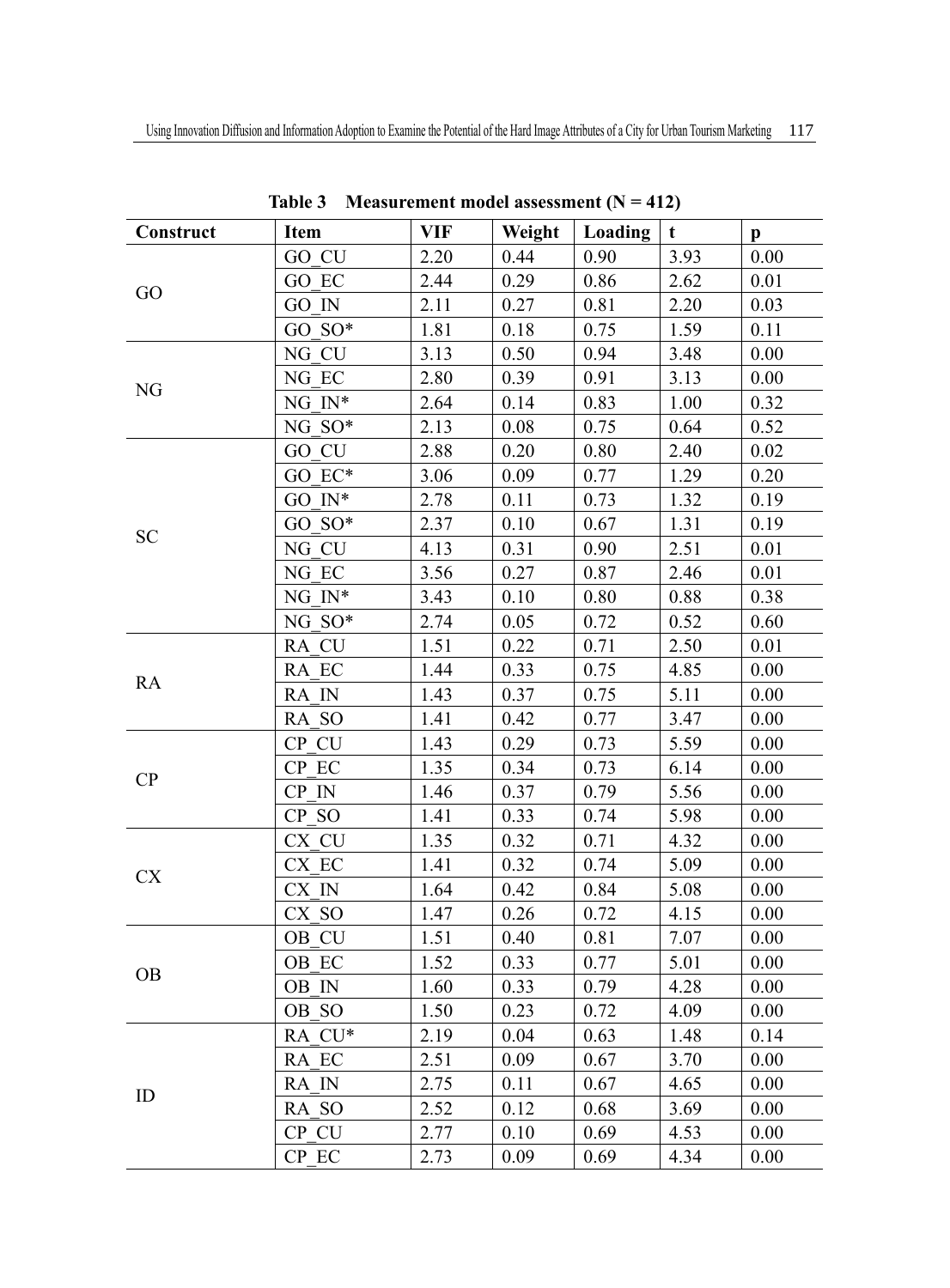|    | CP IN | 3.06 | 0.09 | 0.74 | 3.84 | 0.00 |
|----|-------|------|------|------|------|------|
|    | CP SO | 2.88 | 0.09 | 0.69 | 4.20 | 0.00 |
|    | CX CU | 2.40 | 0.08 | 0.62 | 3.60 | 0.00 |
|    | CX EC | 2.31 | 0.08 | 0.64 | 3.80 | 0.00 |
|    | CX IN | 2.28 | 0.10 | 0.73 | 4.56 | 0.00 |
|    | CX SO | 1.96 | 0.08 | 0.63 | 4.00 | 0.00 |
|    | OB CU | 2.04 | 0.13 | 0.72 | 6.40 | 0.00 |
|    | OB EC | 2.41 | 0.10 | 0.68 | 4.31 | 0.00 |
|    | OB IN | 2.54 | 0.10 | 0.70 | 3.58 | 0.00 |
|    | OB SO | 1.71 | 0.08 | 0.63 | 4.04 | 0.00 |
|    | IA CU | 1.49 | 0.37 | 0.79 | 5.68 | 0.00 |
| IA | IA EC | 1.50 | 0.23 | 0.72 | 3.76 | 0.00 |
|    | IA IN | 1.44 | 0.37 | 0.78 | 4.54 | 0.00 |
|    | IA SO | 1.53 | 0.33 | 0.78 | 5.78 | 0.00 |

Note1:  $GO =$  governmental institutes;  $NG =$  non-governmental institutes;  $SC =$  source credibility;  $RA =$ relative advantage;  $CP =$  compatibility;  $CX =$  complexity;  $OB =$  observability;  $ID =$  innovation diffusion; IA = information adoption intention; CU = culture; EC = economy; IN = infrastructure; SO = society.

Note2:  $*$  t < 2.00. Source: This study.

### **3. Structural model assessment**

According to Hair et al. (2014), structural models should be assessed by investigating collinearity, the significance of causal paths, effect sizes, coefficients of determination, and predictive relevance. In terms of collinearity (Table 4), the inner VIFs between the measurement models are less than 5.00. Thus, collinearity is not an issue for the structural model. All causal paths are significant (t > 2.00) except for  $SC \rightarrow IA$ . Moreover, all significant paths have effect sizes  $(f^2)$  greater than 0.35. Thus, all exogenous constructs strongly affect their respective endogenous constructs (Hair et al., 2014).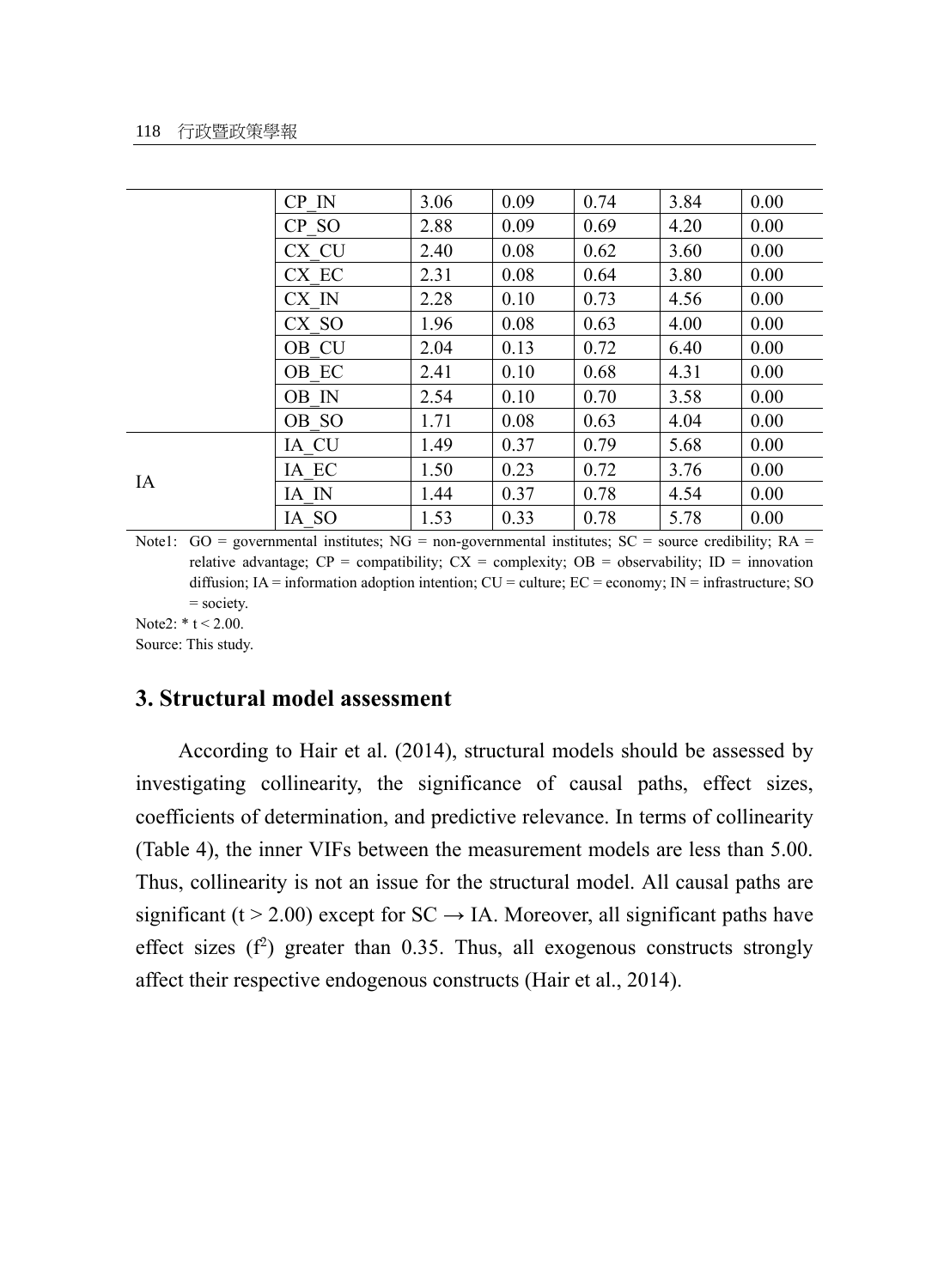| Path                | VIF  | Path coefficient | t      | p    | $f^2$  |
|---------------------|------|------------------|--------|------|--------|
| $GO \rightarrow SC$ | 2.06 | 0.43             | 3.57   | 0.00 | 109.38 |
| $NG \rightarrow SC$ | 2.06 | 0.65             | 5.85   | 0.00 | 254.48 |
| $ID \rightarrow RA$ | 1.00 | 0.89             | 36.88  | 0.00 | 3.72   |
| $ID \rightarrow CP$ | 1.00 | 0.94             | 122.05 | 0.00 | 7.20   |
| $ID \rightarrow CX$ | 1.00 | 0.87             | 46.95  | 0.00 | 3.22   |
| $ID \rightarrow OB$ | 1.00 | 0.88             | 58.78  | 0.00 | 3.53   |
| $SC \rightarrow ID$ | 1.00 | 0.51             | 11.16  | 0.00 | 0.36   |
| $ID \rightarrow IA$ | 1.36 | 0.88             | 33.73  | 0.00 | 2.08   |
| $SC \rightarrow IA$ | 1.36 | $-0.06$          | 1.67   | 0.10 | 0.01   |

Table 4 Causal path assessment  $(N = 412)$ 

Note:  $GO =$  governmental institutes;  $NG =$  non-governmental institutes;  $ID =$  innovation diffusion:  $SC =$ source credibility;  $RA$  = relative advantage;  $CP$  = compatibility;  $CX$  = complexity;  $OB$  = observability;

IA = information adoption intention. Source: This study.

Table 5 illustrates that the coefficients of determination (R2) of all constructs are greater than  $0.75$  except for ID  $(0.26)$  and IA  $(0.72)$ . Thus, the majority of the exogenous constructs have high predictive accuracy. However, the exogenous ID constructs have predictive accuracy that is relatively low (0.25), whereas the exogenous IA constructs have a relatively high level of accuracy  $(0.75)$  (Hair et al., 2014). Thus, Stone–Geisser's  $Q^2$  value of ID should be determined ( $Q^2$  =0.12) because RA, CP, CX, and OB are lower-order components in the ID construct. The value is larger than 0.00, which indicates predictive relevance (Hair et al., 2014).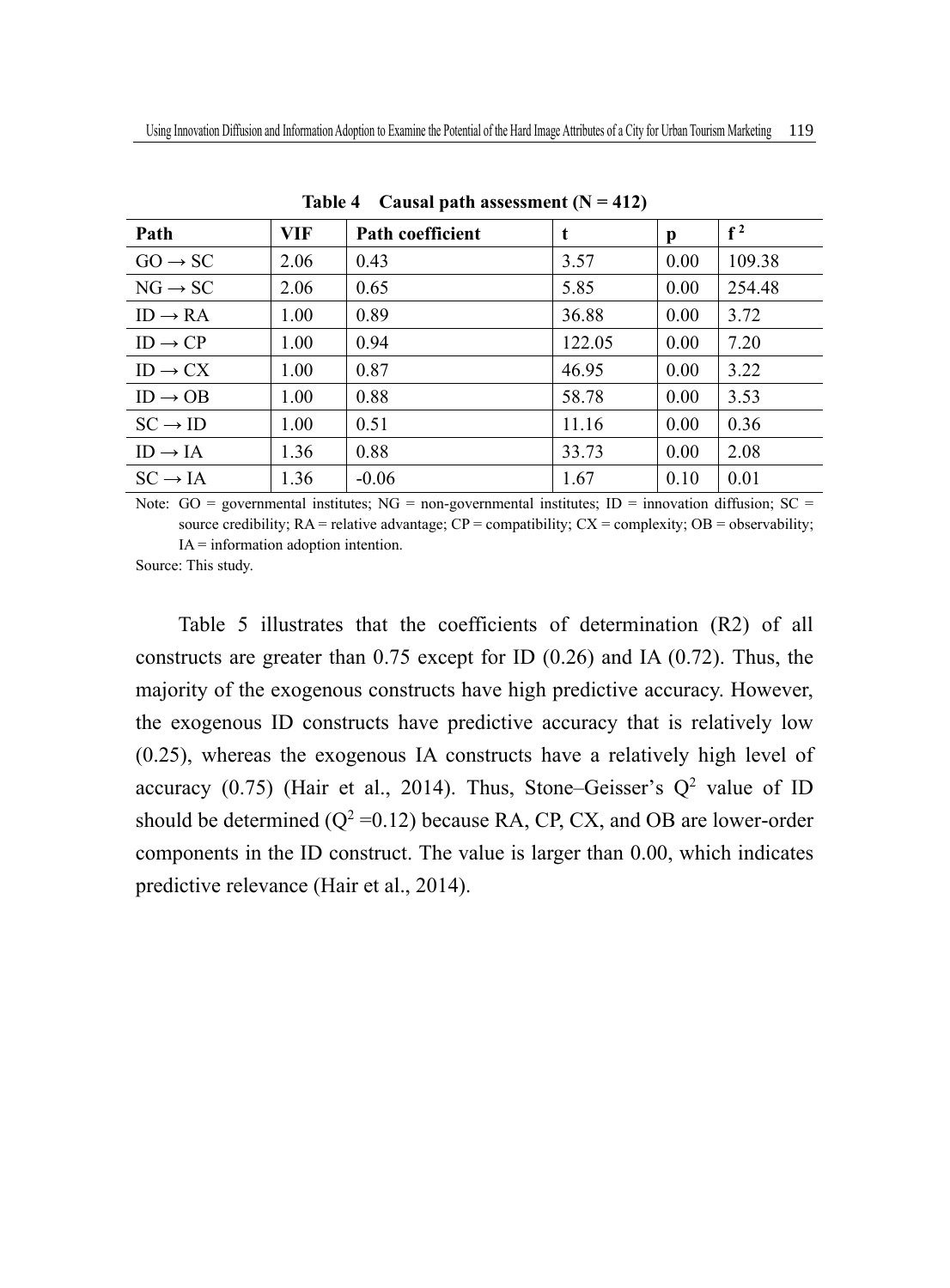| Construct       | $\mathbf{R}^2$ | $\mathbf{O}^2$                                                                  |
|-----------------|----------------|---------------------------------------------------------------------------------|
| <b>SC</b>       | 1.00           | Higher-order component of a formative-formative hierarchical<br>component model |
| <b>RA</b>       | 0.79           | Lower-order component of a formative-reflective hierarchical<br>component model |
| CP              | 0.88           | Lower-order component of a formative-reflective hierarchical<br>component model |
| CX <sup>-</sup> | 0.76           | Lower-order component of a formative-reflective hierarchical<br>component model |
| OB              | 0.78           | Lower-order component of a formative-reflective hierarchical<br>component model |
| ID              | 0.26           | 0.12                                                                            |
| ĪΑ              | 0.72           | Dependent formative construct                                                   |

**Table 5 Predictive accuracy and relevance assessment (N = 412)**

Note:  $SC = source credibility$ ;  $RA = relative advantage$ ;  $CP = compatibility$ ;  $CX = complexity$ ;  $OB =$ observability;  $ID =$  innovation diffusion;  $IA =$  information adoption intention.

Source: This study.

Incidentally, Hair et al. (2014) reiterate that researchers should avoid investigating model fit (e.g., goodness-of-fit) when performing PLS-SEM. In contrast to CB-SEM, it cannot fully transfer the concept of model fit to the PLS-SEM techniques, which focus on examining prediction among constructs. Meanwhile, Henseler et al. (2014) suggest that researchers may investigate the structural model's standardized root mean square (SRMR) when using PLS-SEM. Based on this suggestion, the study obtained an SRMR of 0.10 for the structural model, which indicates that the model fit remains acceptable.

#### **4. Mediation assessment**

Although the causal path  $SC \rightarrow IA$  is non-significant, the  $SC \rightarrow ID$  and  $ID \rightarrow IA$  paths are significant. The indirect effect from SC to IA through ID is  $0.51 \times 0.88 = 0.45$ . Thus, the total effect is  $0.45 - 0.06 = 0.39$ , which is less than the total effect. Furthermore, the study examines the causal relationship between SC and IA with the exclusion of ID. As presented in Table 6, that model's SC  $\rightarrow$  IA path is significant (t = 8.40; p = 0.00).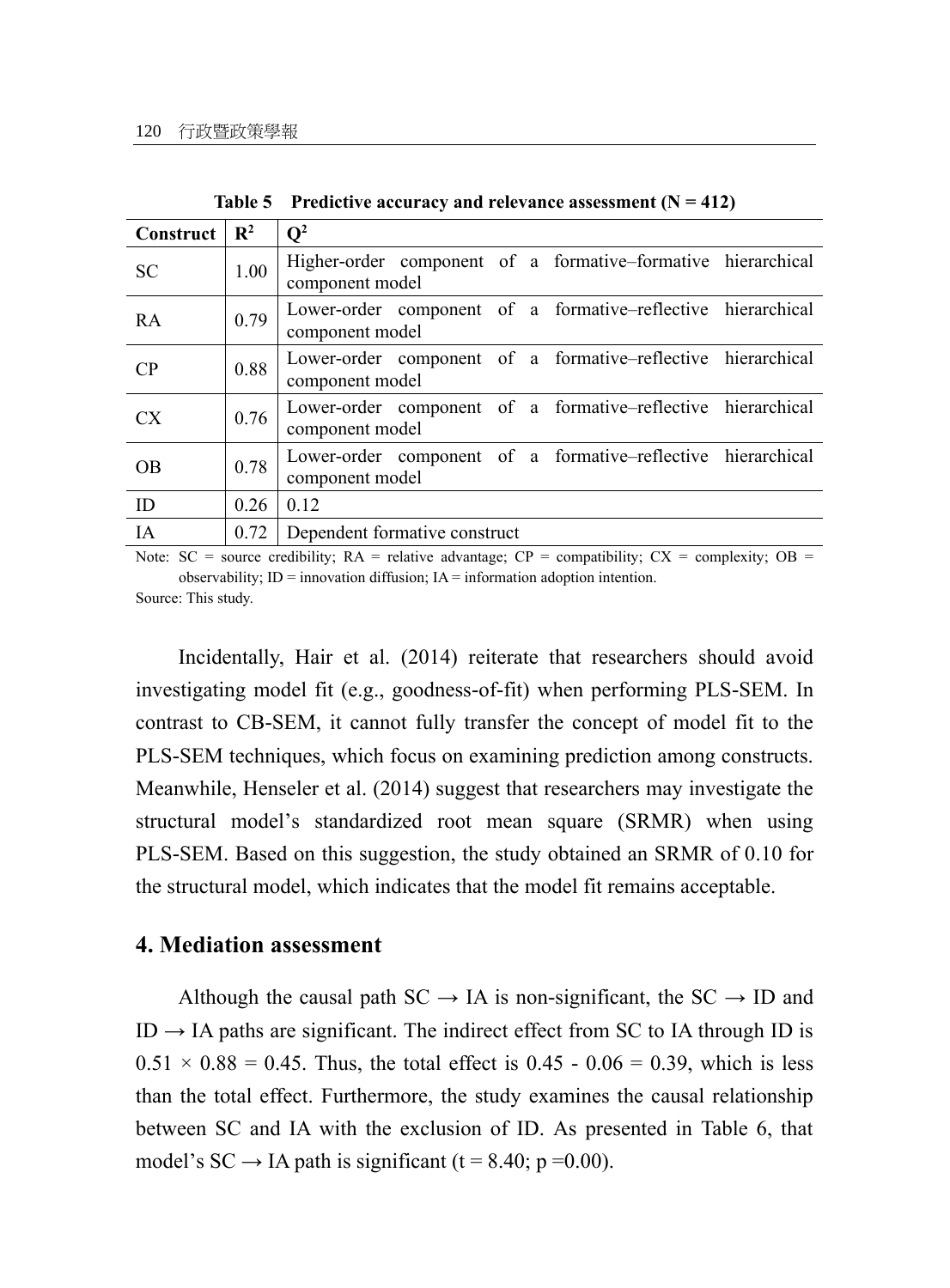Based on these results, this study suggests that ID plays a mediating role that fully absorbs the direct relationship between SC and IA. Specifically, the sign of the  $SC \rightarrow IA$  path coefficient changes from positive (0.41) to negative (-0.06) due to the existence of ID. Thus, ID exerts a suppression effect on the causal path. This situation is expected in the case of complete mediation (Hair et al., 2014).

Table 6 Assessment of the structural model without ID  $(N = 412)$ 

| Path                | VIF  | <b>Path coefficient</b> |      | p    | $f^2$  |
|---------------------|------|-------------------------|------|------|--------|
| $GO \rightarrow SC$ | 2.07 | 0.28                    | 1.70 | 0.09 | 84.79  |
| $NG \rightarrow SC$ | 2.07 | 0.78                    | 5.46 | 0.00 | 675.10 |
| $SC \rightarrow IA$ | .00. | 0.41                    | 8.40 | 0.00 | 0.20   |

Note:  $GO = governmental$  institutes;  $NG = non-gevermented$  institutes;  $SC = source credibility$ ;  $IA =$ information adoption intention.

Source: This study.

# **V. Conclusion**

The existing literature argues that the hard image attributes of a city, such as physical attributes and political, economic, and social conditions, can influence the intention to visit of tourists (e.g., Jansen-Verbeke, 1988; Law, 2002; Görkemli and Solmaz, 2014; Novčić Korać and Šegota, 2017). Meanwhile, several qualitative case studies indicate that the numeric and categorical image attributes serve as modern urban governance technique that provides various audiences with a more unified city image (e.g., Graan, 2013; Lee and Anderson, 2013; Bunio and Wyly, 2014; Bagdonienė and Langvinienė, 2015; Giovanardi, 2015; Glinska et al., 2015; Wæraas et al., 2015; Toković and Petrović, 2017). However, the literature lacks quantitative evidence to justify the potential of the hard image attributes of a city for urban tourism marketing. Therefore, the study applies the concepts of innovation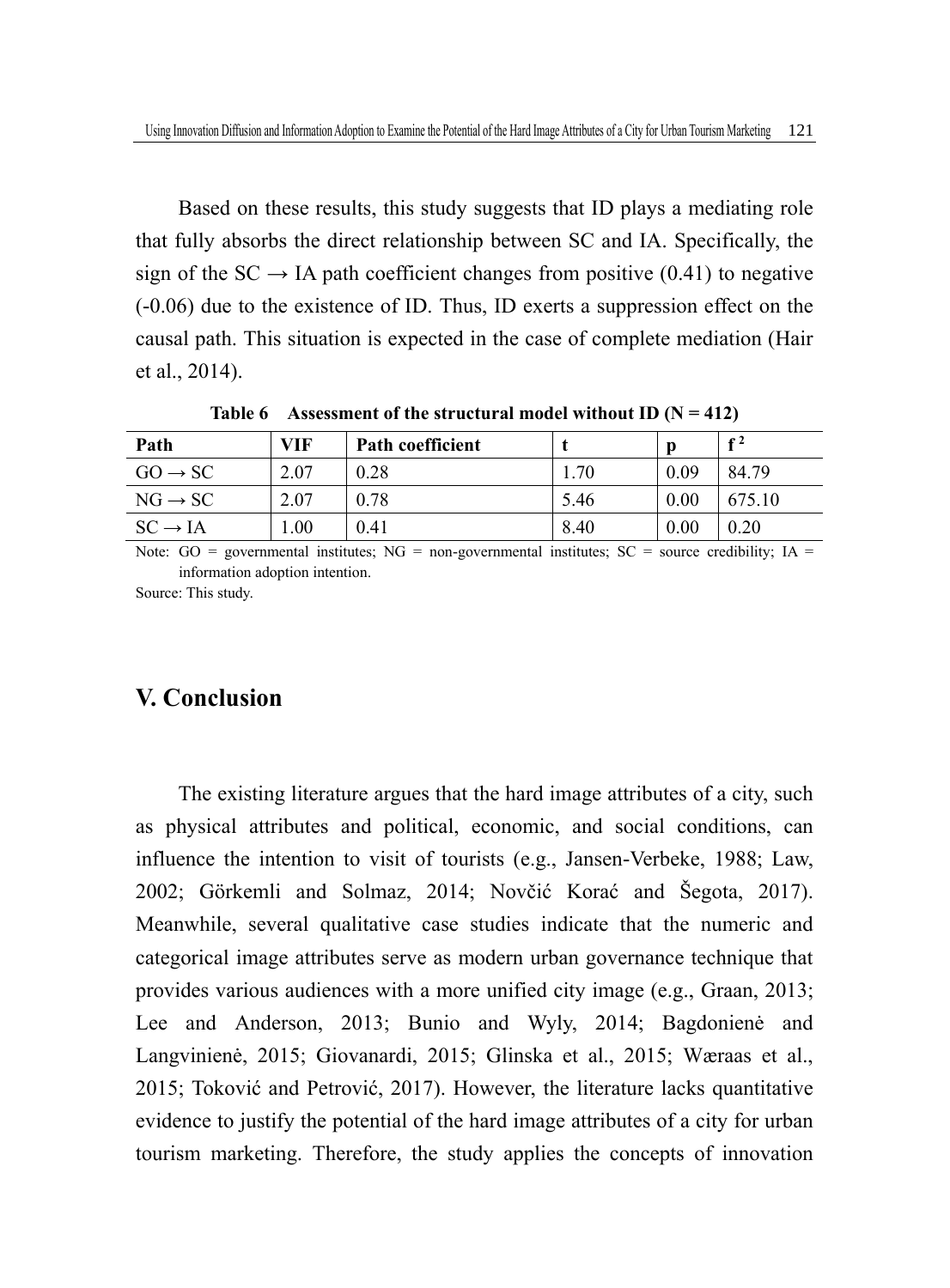diffusion and information adoption to investigate whether tourists adopt the hard image attributes of a city as a tourist reference. This study reiterates the importance of selecting perceived innovation characteristics, as suggested by Rogers (2003), suitable to empirical research through the literature review.

Moreover, this study emphasizes the difference between the innovation and information adoption processes. In so doing, it amends the ELM model of Sussman and Siegal (2003) by replacing information usefulness, which was the original mediating variable in the relationship between source credibility and information adoption, with innovation characteristics. Notably, the study further examines the mediation effect of innovation characteristics instead of the significance of the path between the constructs being confirmed, as done in the statistical analysis approach of Sussman and Siegal (2003).

The model designation of the study merits further discussion. The source credibility (SC) is a formative–formative hierarchical component model formed by two constructs, namely, government and non-government sources. Furthermore, innovation characteristics are a type of a formative–reflective model that reflects four constructs, namely, relatively advantage (RA), compatibility (CP), complexity (CX), and observability (OB). The measurement models comprise formative constructs based on the survey items, which were developed from four types of hard image attributes, namely, culture (CU), economy (EC), infrastructure (IN), and society (SC). This study applies PLS-SEM to test a relatively complicated research framework that includes formative models. The findings reveal the following. Firstly, the respondents positively recognized the credibility of the hard image attributes of a city according to information released by the government and non-government institutes. Secondly, the respondents positively perceived that using the hard image attributes of a city as a reference for urban leisure tourism is innovative. Thirdly, the respondents displayed strong intentions to adopt the hard image attributes of a city as a tourist reference. Fourthly, when the respondents did not perceive using the hard image attributes of a city as a tourist reference as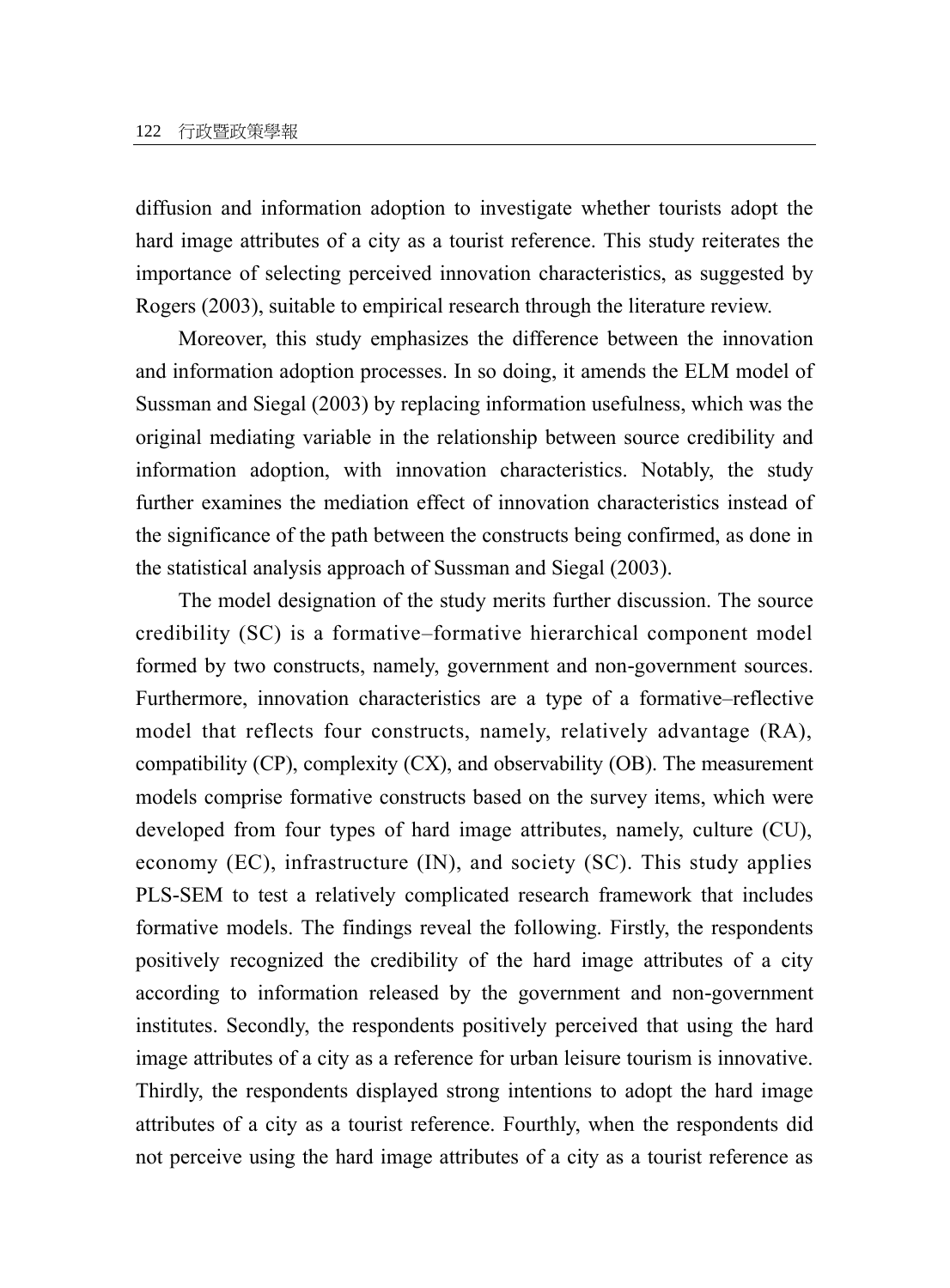innovative, their assessment of source credibility influenced their intention to adopt the hard image attributes of a city as a tourist reference. Fifthly, when the respondents perceived using the hard image attributes of a city as a tourist reference as innovative, source credibility is the independent variable that positively influenced innovation characteristics instead of information adoption. Finally, the respondents' perception of using the hard image attributes of a city as a tourist reference as innovative fully mediates their assessment of source credibility and information adoption.

In terms of theoretical implications, the descriptive statistical analysis of the study confirms the potential of the hard image attributes of a city as materials for urban tourism marketing. In general, the respondents provide high ratings for the survey items. In addition, PLS-SEM analysis highlights the possibility of replacing information usefulness with innovation characteristics to develop the peripheral route of the influence of information.

Moreover, the study finds that innovation characteristics fully mediate the relationship between source credibility and information adoption. This finding leads to the managerial implications of the study. Altering the assessment of source credibility, which influences personal intention to adopt hard attributes as a tourist reference, appears challenging. However, city authorities can ensure that the audience can perceive the relative advantage, compatibility, complexity, and observability of using hard attributes as a tourist reference. In this manner, they can change the audience's attitude toward source credibility from an independent variable that influences information adoption to an enhancement variable that mediates the influence of innovation characteristics on information adoption.

This study selected four types of hard attributes for the practical research design to develop the measurement items. By confirming the potential of the hard image attributes of a city as communication materials for urban tourism marketing through the alternative ELM model, this study contributes to the literature on urban tourism, urban governance, and the influence of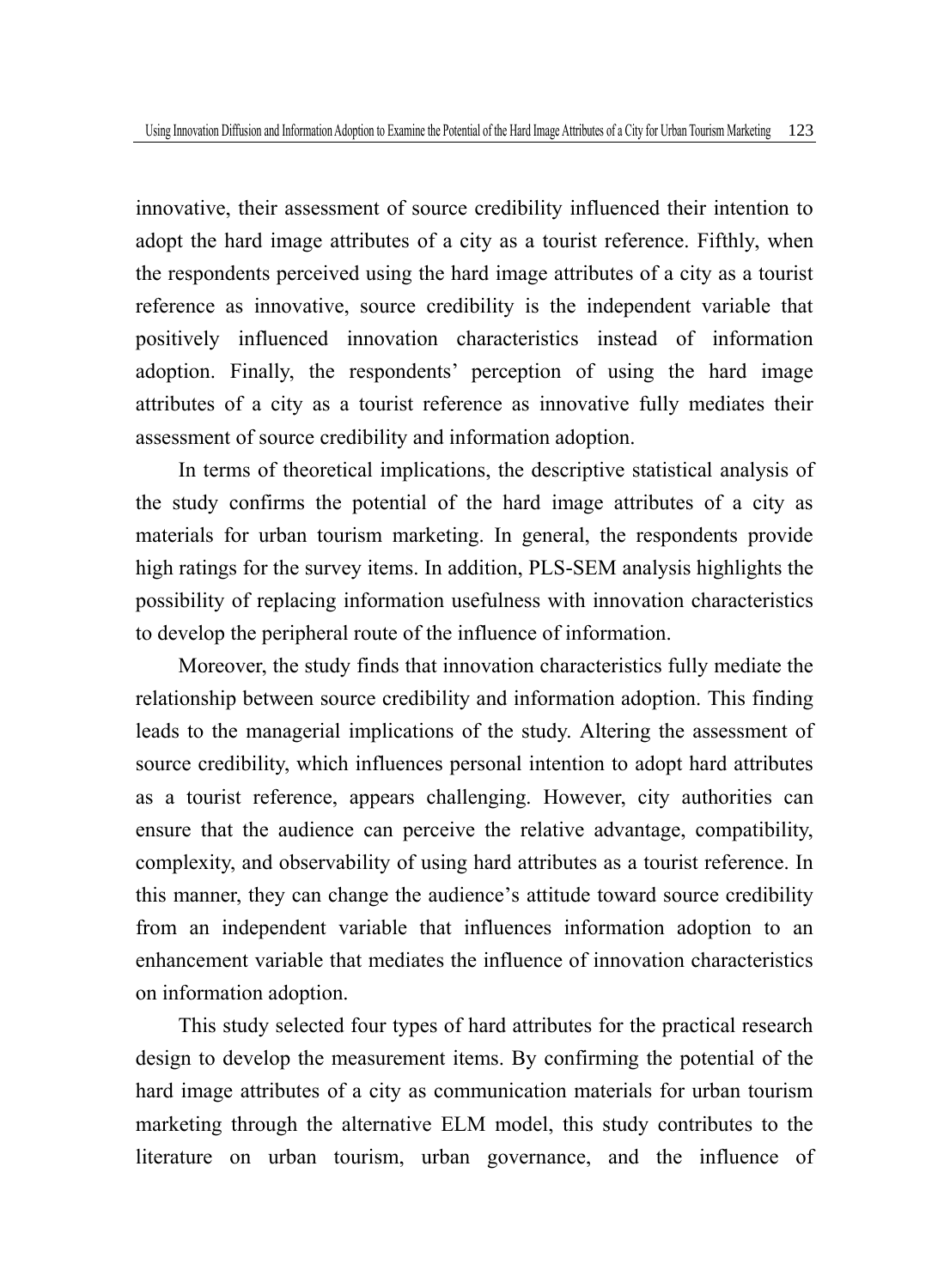information. Additionally, this study collected data from university students as previous studies consider the younger generation more interested in urban tourism (MacDonald, 2000; Scott and Cooper, 2010; Kurt Konakoğlu and Kurdoglu, 2019). Therefore, scholars should consider using different types of hard attributes and data sources in future studies or adding moderators to the theoretical framework to explore broad academic subjects.

## **Acknowledge**

This study was granted by the Shih-Hsin University (project number: P10810).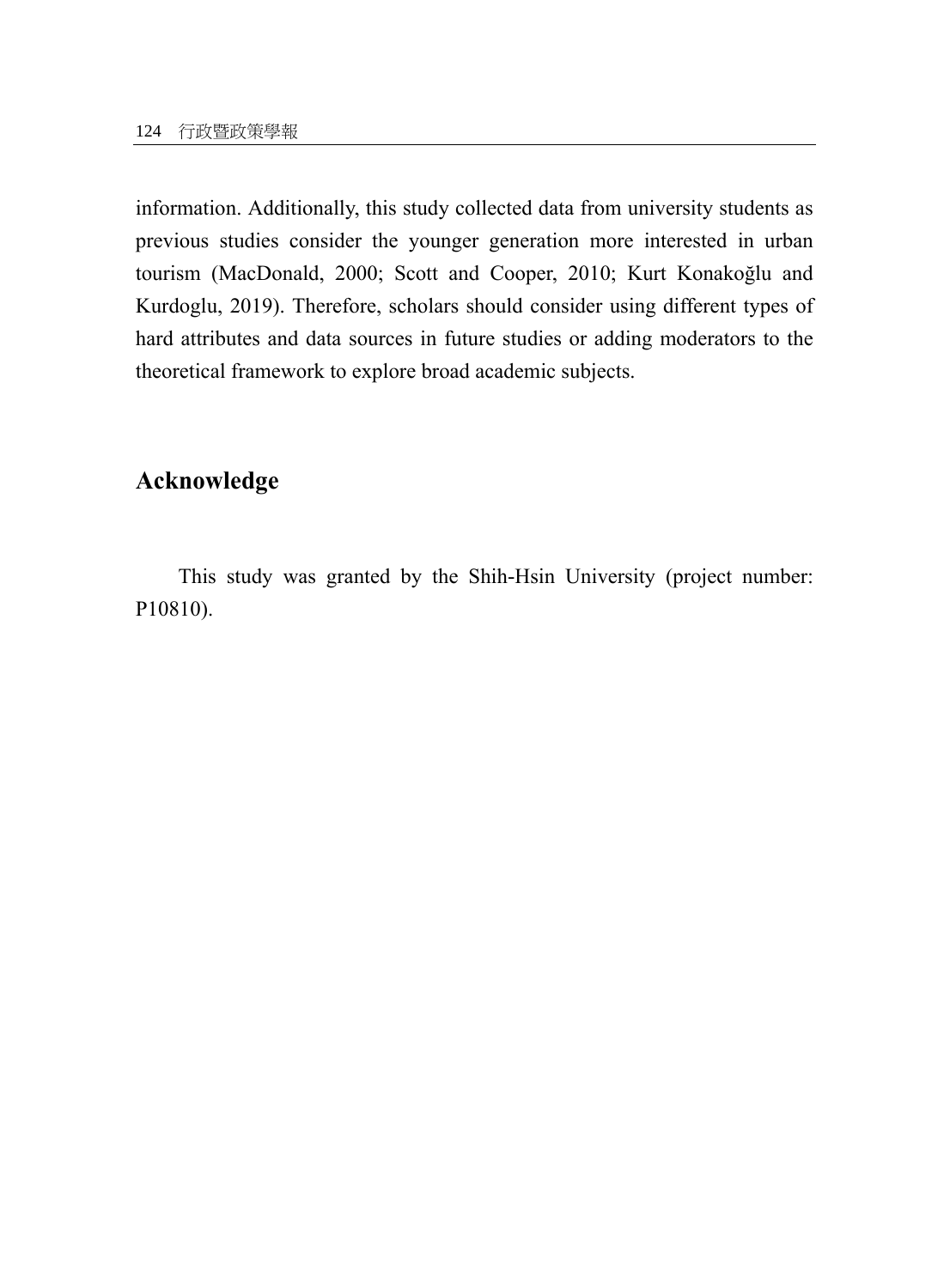# **References**

- Alkhateeb, F. M., and W. R. Doucette. 2009. "Influences on physicians' adoption of electronic detailing (e-detailing)." *Informatics for Health & Social Care*, 34(1): 39-52.
- Anderson, T., S. Varnhagen, and K. Campbell. 1998. "Faculty adoption of teaching and learning technologies: Contrasting earlier adopters and mainstream faculty." *The Canadian Journal of Higher Education*, 28(23): 71-78.
- Anholt, S. 2007. *Competitive Identity: The New Brand Management for Nations, Cities and Regions*. New York: Palgrave Macmillan.
- Bagdonienė, L., and N. Langvinienė. 2015. "Baltic States as a health and wellness destination branding: reflective analysis of website content." *Socialiniai Tyrimai*, 1(37): 43-56.
- Becker, J. M., K. Klein, and M. Wetzel. 2012. "Hierarchical latent variable models in PLS-SEM: Guidelines for using reflective -formative type models." *Long Range Planning*, 45(5/6): 359-394.
- Benedek, I. 2017. "Measuring place brand equity: A review of current models." *Journal of Media Research*, 10(1(27)): 42-57.
- Bennett, J., and L. Bennett. 2003. "A review of factors that influence the diffusion of innovation when structuring a faculty training program." *Internet and Higher Education*, 6: 53-63.
- Blach-Ørsten, M., J. M. Hartley, and M. B. Wittchen. 2018. "A matter of trust." *Journalism Studies*, 19(13): 1889-1898.
- Bucy, E. P., P. D'Angelom, and N. M. Bauer. 2014. "Crisis, credibility, and the press: A priming model of news evaluation." *The International Journal of Press/Politics*, 19(4): 453-475.
- Bunio, N., and E. Wyly. 2014. "Championing the city motto: An analysis of Edmonton's un/official slogan." *The Geographical Bulletin*, 55: 81-96.
- Candrea, A. N., C. Constantin, and A. Ispas. 2012. "Tourism market heterogeneity in Romanian urban destinations, the case of Brasov." *Tourism and Hospitality Management*, 18(1): 55-68.
- Carlino, G. A., and A. Saiz. 2019. "Beautiful city: Leisure amenities and urban growth." *Journal of Regional Science*, 59: 369-408.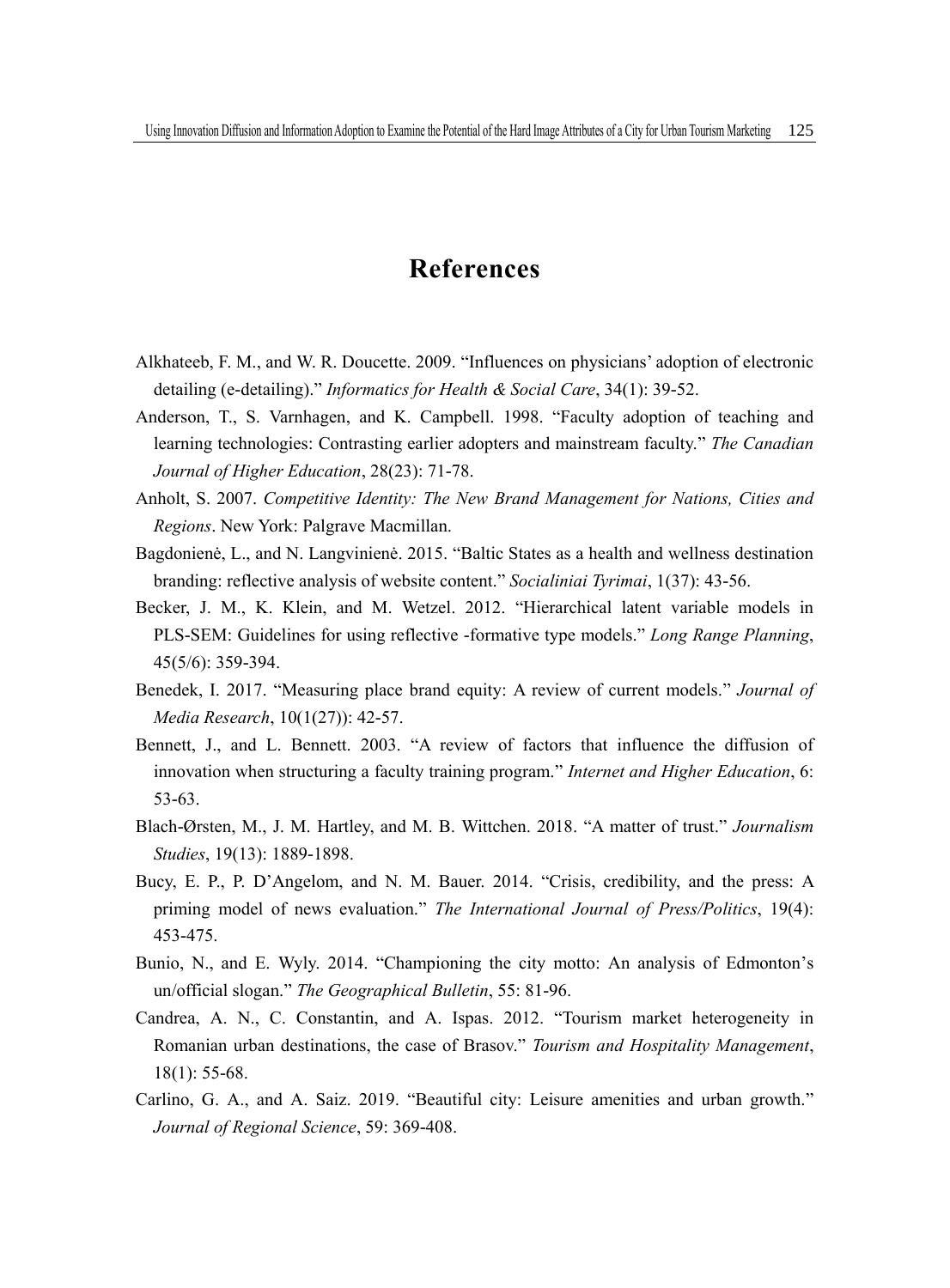- Chernega, A. A. 2017. "The role of local residents in the social construction of tourist attractions in small Russian cities." *Problems of Economic Transition*, 59(6): 467-479.
- Chininga, T., E. Rungani, N. Chiliya, and T. Chuchu. 2019. "Facebook communication and marketing influence on decision-making and choice of university student representatives: A student's perspective." *Romanian Journal of Communication and Public Relations*, 21(2): 7-21.
- Chiu, S. Y., and W. I. Lin. 2014. "Building a creative city: Some myths and limitations of the policy discourse in Taipei City." *Journal of Geographical Science*, 72: 57-84 (in Chinese).
- Chu, C. M. 2008. "Performance measurement of local governments by media in Taiwan: The case study of the surveys by commonwealth and the global view monthly." *Journal of Public Administration*, 3: 105-140 (in Chinese).
- Chung, K. C. 2014. "Gender, culture and determinants of behavioural intents to adopt mobile commerce among the Y Generation in transition economies: Evidence from Kazakhstan." *Behaviour & Information Technology*, 33(7): 743-756.
- Cook, J. M., K. R. Weingardt, J. Jaszka, and M. Wiesner. 2008. "A content analysis of advertisements for psychotherapy workshops: Implications for disseminating empirically supported treatments." *Journal of Clinical Psychology*, 64(3): 296-307.
- Cvitković, S., and M. Kline. 2017. "Skopje: Rebranding the capital city through architecture and monuments to remake the nation brand." *Sociologiia I Prostor*, 55(1): 33-53.
- De Marez, L., and G. Verleye. 2004. "Innovation diffusion: The need for more accurate consumer insight. Illustration of the PSAP scale as a segmentation instrument." *Journal of Targeting, Measurement and Analysis for Marketing*, 13(1): 32-49.
- Echtner, C. M., and J. R. B. Ritchie. 2003. "The meaning and measurement of destination image." *The Journal of Tourism Studies*, 14(1): 37-48.
- Fernandez, M. A., S. Desroches, M. Turcotte, M. Marquis, J. Dufour, and V. Provencher. 2016. "Factors influencing the adoption of a healthy eating campaign by federal cross-sector partners: A qualitative study." *BMC Public Health*, 16: 1-12.
- Freeze, R., and R. L. Raschke. 2011. "Construct transportability: A choice matters." Paper presented at the 2011 44th Hawaii International Conference on System Sciences, January 4-7, Kauai, Hawaii.
- Ganglmair-Wooliscroft, A., and B. Wooliscroft. 2016. "Diffusion of innovation: The case of ethical tourism behavior." *Journal of Business Research*, 69(8): 2711-2720.
- Giovanardi, M. 2015. "A multi-scalar approach to place branding: The 150th anniversary of Italian unification in Turin." *European Planning Studies*, 23(3): 597-615.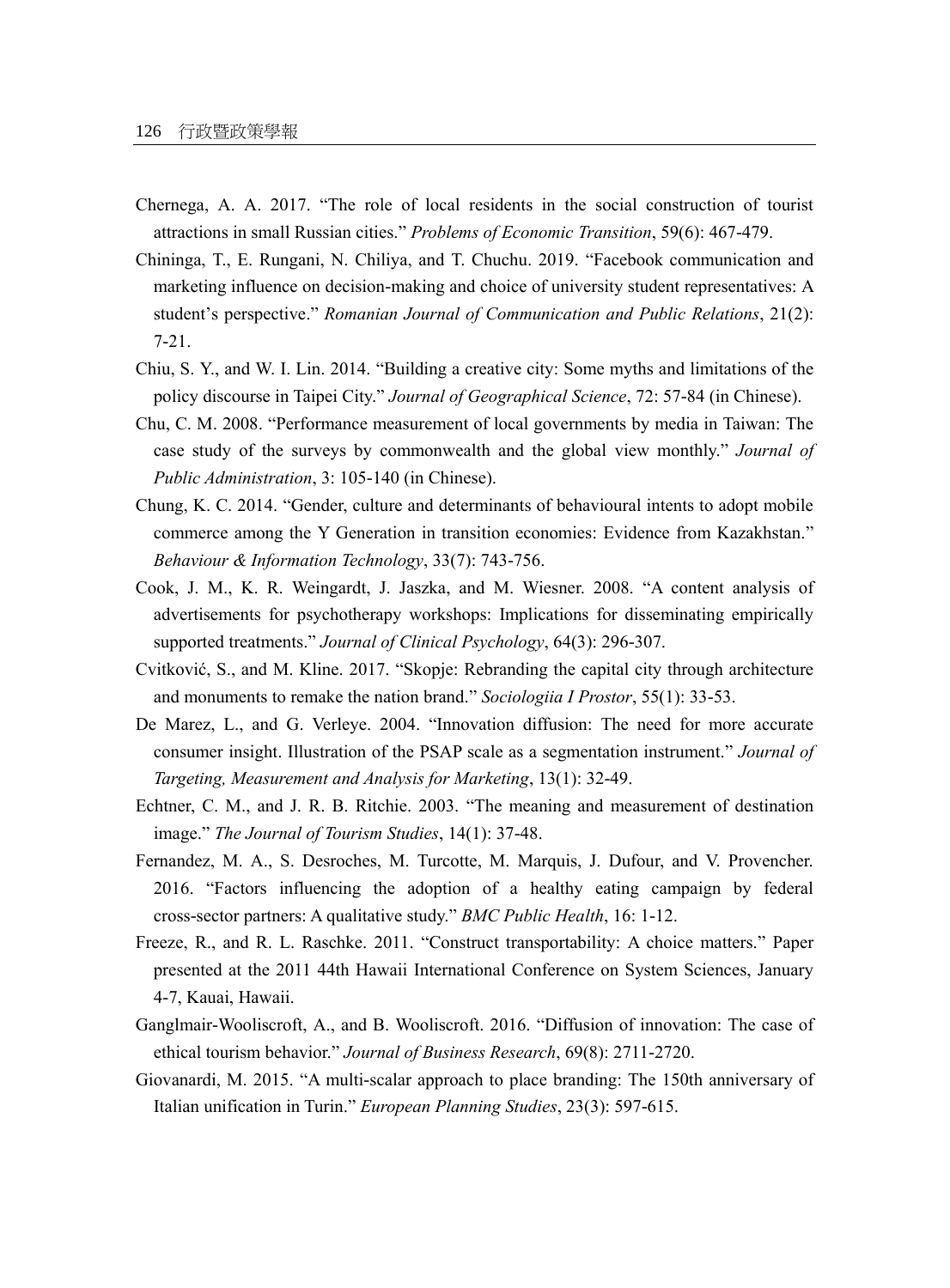- Glinska, E., U. Ryciuk, and L. Jeseviciute-Ufartiene. 2015. "Current versus desired attributes of the city used in the process of its branding: The perspective of city marketers in Poland." *Transformations in Business & Economics*, 14(2B (35B) ): 430-449.
- Gorcheva, T. 2015. "Cities as attractive tourist destinations." *Narodnostopanski Arhiv*, 1: 3-14.
- Görkemli, N., and B. Solmaz. 2014. "Evaluating news in press about Konya in context of city image." *Selcuk University Journal of Institute of Social Sciences, Dr. Mehmet YILDIZ special edition*, 32: 145-157.
- Graan, A. 2013. "Counterfeiting the nation? Skopje 2014 and the politics of nation branding in Macedonia." *Cultural Anthropology*, 28(1): 161-179.
- Hair, J. F., G. T. M. Hult, C. M. Ringle, and M. Sarstedt. 2014. *A Primer on Partial Least Squares Structural Equation Modeling (PLS-SEM)*. London: SAGE Publications Ltd.
- Hajli, M. N., J. Sims, M. Featherman, and P. E. D. Love. 2015. "Credibility of information in online communities." *Journal of Strategic Marketing*, 23(3): 238-253.
- Hanel, P. H. P., and K. C. Vione. 2016. "Does student samples provide an accurate estimate of the general public?" *PLoS ONE*, 11(12): e0168354. https://doi.org/10.1371/journal.pone. 0168354.
- Henseler, J., T. K. Dijkstra., M. Sarstedt, C. M. Ringle, A. Diamantopoulos, D. W. Straub, D. J. Ketchen, J. F. Hair, G. T. M. Hult, and R. J. Calantone. 2014. "Common beliefs and reality about PLS: Comments on Rönkkö and Evermann." *Organizational Research Methods*, 17(2): 182-209.
- Horn, S. A. 2020. "Product adoption and innovation diffusion: The case of Japanese marketing to China." *Asia Pacific Business Review*, 15(3): 389-409.
- Horner, S., and J. Swarbrooke. 2016. *Consumer Behaviour in Tourism* (3rd ed.). New York: Routledge.
- Hospers, G. -J. 2011. "City branding and the tourist gaze." In Keith Dinnie ed., *City Branding: Theory and Cases*. New York: Palgrave Macmillan, 27-35.
- Hovart, A., V. Fogliano, and P. A. Luning. 2020. "Modifying the bass diffusion model to study adoption of radical new foods- The case of edible insects in the Netherlands." *PLOS ONE*, 15(6): 1-23.
- Hu, L. T., and P. M. Bentler. 1998. "Fit indices in covariance structure modeling: Sensitivity to underparameterized model misspecification." *Psychological Methods*, 3(4): 424-453.
- Idid, S. A., I. S. Y. Ahmed, and R. Souket. 2017. "Examining political efficacy among Malaysian voters: The role of traditional and new media." *Journal of Asian Pacific Communication*, 27(1): 43-64.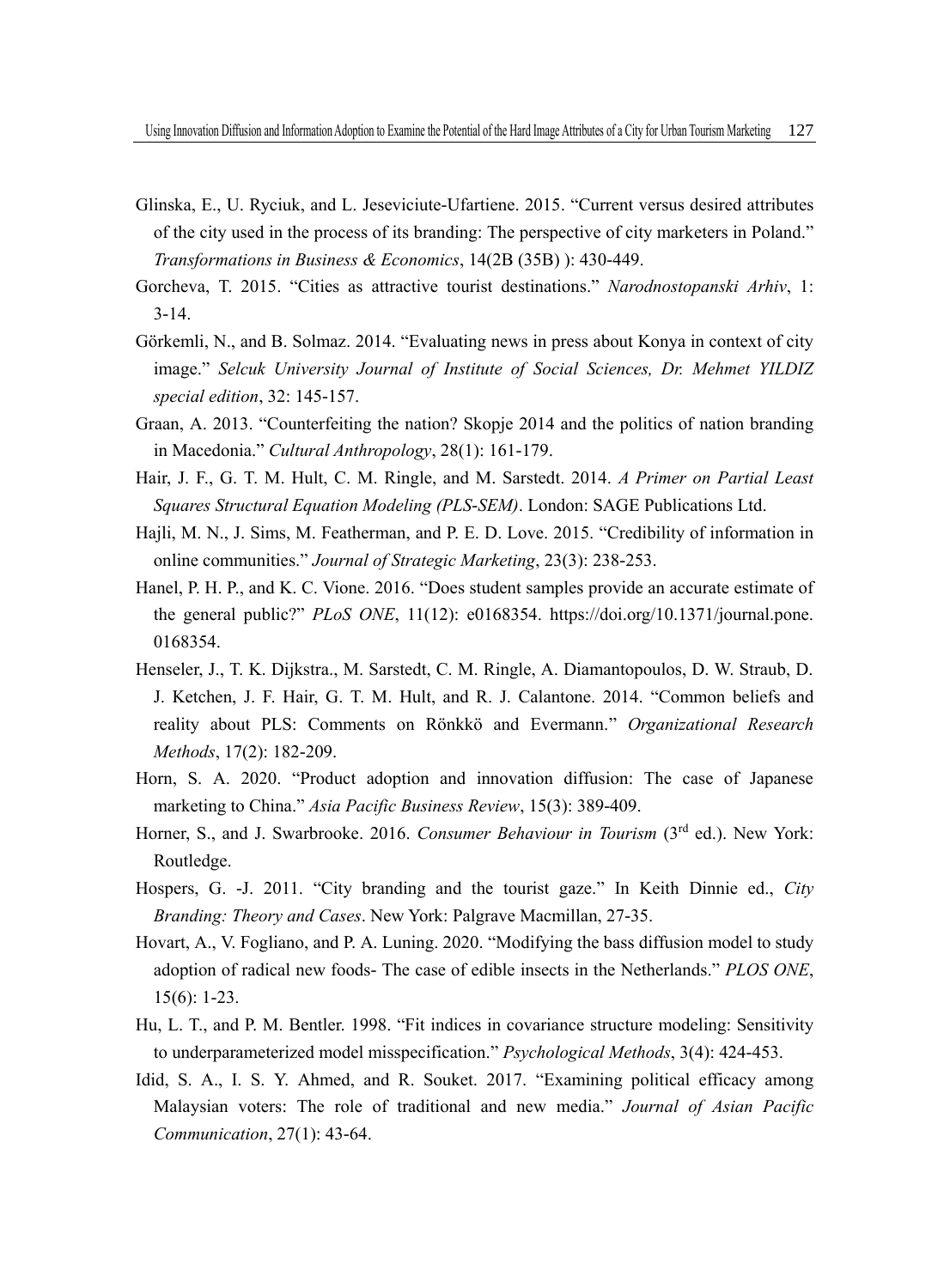- Ipsen, C., N. Arnold, and K. Colling. 2005. "Self-employment for people with disabilities: Enhancing services through interagency linkages." *Journal of Disability Policy Studies*, 15: 231-239.
- Jansen-Verbeke, M. 1988. *Leisure, Recreation and Tourism in Inner Cities*. Amsterdam: Netherlands Geographical Studies.
- Jarvis, C. B., S. B. MacKenzie, and P. M. Podsakoff. 2003. "A critical review of construct indicators and measurement model misspecification in marketing and consumer research." *Journal of Consumer Research*, 30: 199-218.
- Joo, Y. M., and Y. K. Heng. 2017. "Turing on the taps: Singapore's new branding as a global hydrohub." *International Development Planning Review*, 39(2): 209-227.
- Kashef, M. 2016. "Urban livability across disciplinary and professional boundaries." *Frontiers of Architectural Research*, 5: 239-253.
- Kiroff, L. 2017. "The power of place: A case study of Auckland's design creative industries." *Urban Studies Research*, 2017: 1-16.
- Klingemanna, J., and H. Klingemann. 2017. "Barriers to the diffusion of Reduced Risk Drinking programs in Poland." *Addiction Research & Theory*, 25(5): 416-423.
- Konecnik Ruzzier, M., and L. de Chernatony. 2013. "Developing and applying a place brand identity model: The case of Slovenia." *Journal of Business Research*, 66: 45-52.
- Krajnović, A., J. Bosna, and D. Jašić. 2013. "Umbrella branding in tourism Model regions of Istria and Dalmatia." *Tourism and Hospitality Management*, 19(2): 201-215.
- Kurt Konakoğlu, S. S., and B. Ç. Kurdoglu. 2019. "Tourism and tourist types in urban tourism. In Recep Efe, Irina Koleva, Münir Öztürk and Ramiz Arabacı eds. *Recent Advances in Social Sciences*. Newcastle upon Tyne: Cambridge Scholars Publishing, 172-188.
- Lai, W. -H., and N. Q. Vinh. 2013. "An application of AHP approach to investigate tourism promotional effectiveness." *Tourism and Hospitality Management*, 19(2): 1-22.
- Law, C. M. 2002. *Urban Tourism: The Visitor Economy and the Growth of Large Cities*. London: Continuum.
- Leder, B., M. Mulej, and B. Snoj. 2004. "Inoviranje trženja turizma na slovenskem podeželju." *Nase Gospodarstvo*, 50(3/4): 80-86.
- Lee, Y. J., and C. D. Anderson. 2013. "The restored Cheonggyecheon and the quality of life in Seoul." *Journal of Urban Technology*, 20(4): 3-22.
- Li, J., and A.D. Heap. 2008. *A Review of Spatial Interpolation Methods for Environmental Scientists*. Canberra, Australia: Geoscience Australia.
- Liu, S. T. 2013. "Settler urban legacies: A case study of Taipei City." *Cities*, 31: 239-247.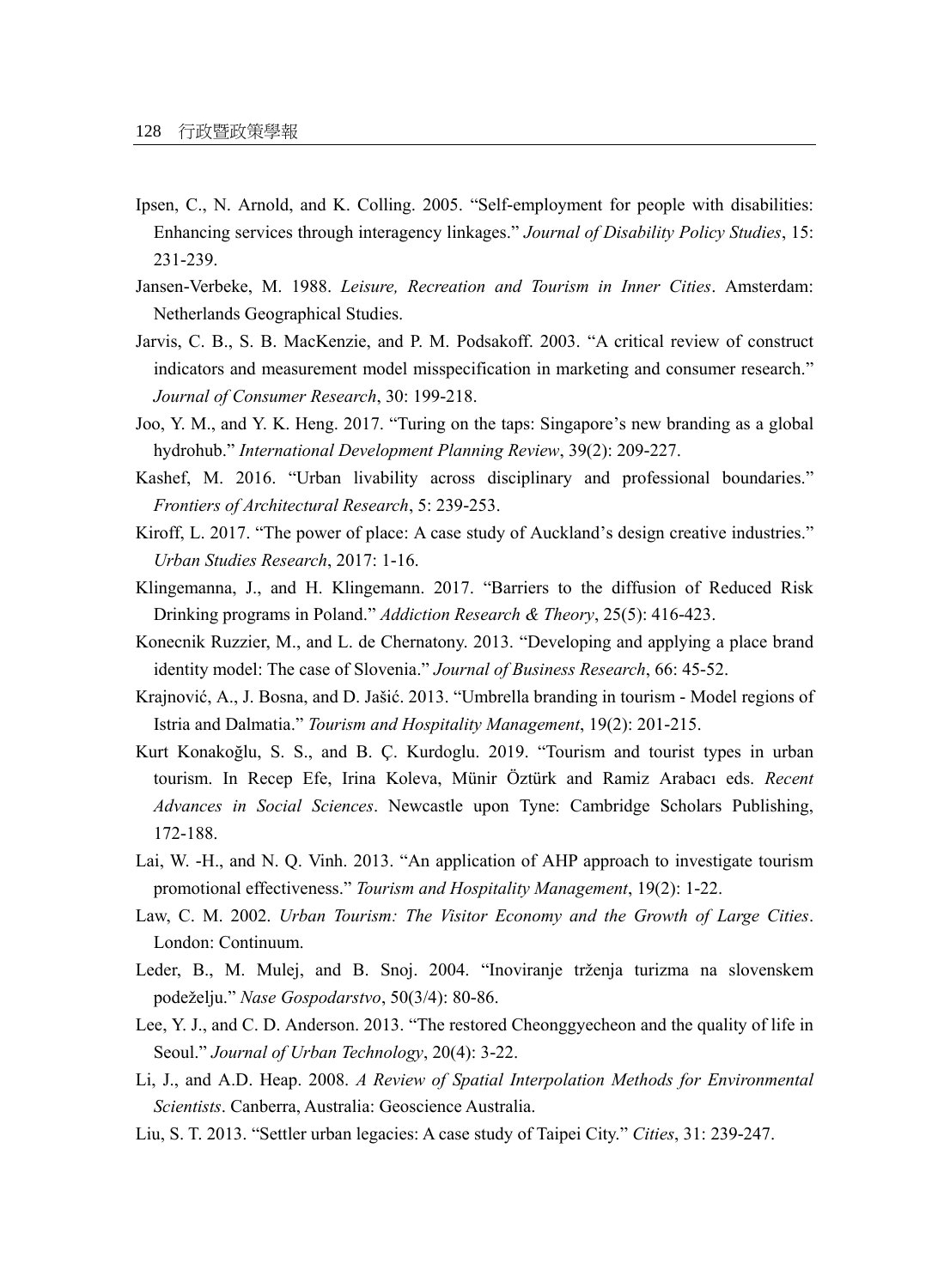- Liu, S. T. 2014. "Selecting a destination image for a capital city rather than for a nation: A segmentation study." *Journal of Destination Marketing & Management*, 3(1): 11-17.
- Loureiro, S. M. C., and E. M. Sarmento. 2019. "Exploring the determinants of Instagram as a social network for online consumer-brand relationship." *Journal of Promotion Management*, 25(3): 354-366.
- MacDonald, R. 2000. "Urban tourism: An inventory of ideas and issues." *Built Environment*, 26(2): 90-98.
- Mahajan, V., and E. Muller. 1979. "Innovation diffusion and new product growth models in marketing." *Journal of Marketing*, 43: 55-68.
- Martín, J. C., C. Mendoza, and C. Román. 2017. "A DEA travel-tourism competitiveness index." *Social Indicators Research*, 130(3): 937-957.
- Mbaiwa, J. E., E. N. Toteng, and N. Moswete. 2007. "Problems and prospects for the development of urban tourism in Gaborone and Maun, Botswana." *Development Southern Africa*, 24(5): 725-739.
- Melović, B., S. Mitrović, and A. Djokaj. 2017. "City-brand building From city marketing to city branding." *Proceedings of the Faculty of Economics in East Sarajevo*, 14: 51-59.
- Moore, G. C., and I. Benbasat. 1991. "Development of an instrument to measure the perceptions of adopting an information technology innovation." *Information Systems Research*, 2(3): 192-222.
- Munkácsy, A., and A. Monzón. 2018. "Diffusion of bike sharing as an innovation vector in the city: The case of BiciMAD (Madrid)." *Journal of Urban Technology*, 25(3): 1-26.
- Novčić Korać, B., and T. Šegota. 2017. "Branding of a (desti)nation with a deteriorated image: The case of Serbia." *Sociologija I Prostor*, 55(1): 77-99.
- Olivié, I. C. García-Calvo, and M. Gracia. 2015. *Elcano Global Presence Report 2015*. Madrid: Real Instituto Elcano.
- Papp-Váry, Á, and M. Farkas. 2018. "A categorization of city slogans drawing on examples from Hungarian cities." *Journal of Media Research*, 11(1(30)): 20-41.
- Parisot, A. H. 1997. "Distance education as a catalyst for changing teaching in the community college: Implications for institutional policy." *New Directions for Community Colleges*, 99: 5-13.
- Peterson, R. A. 2001. "On the use of college students in social science research: Insights from a second order meta-analysis." *Journal of Consumer Research*, 28(3): 450-461.
- Peterson, R. A., and D. R. Merunka. 2014. "Convenience samples of college students and research reproducibility." *Journal of Business Research*, 67: 1035-1041.
- Phillips, J. M., and S. Vinten. 2010. "Why clinical nurse educators adopt innovative teaching strategies: A pilot study." *Nursing Education Perspectives*, 31(4): 226-229.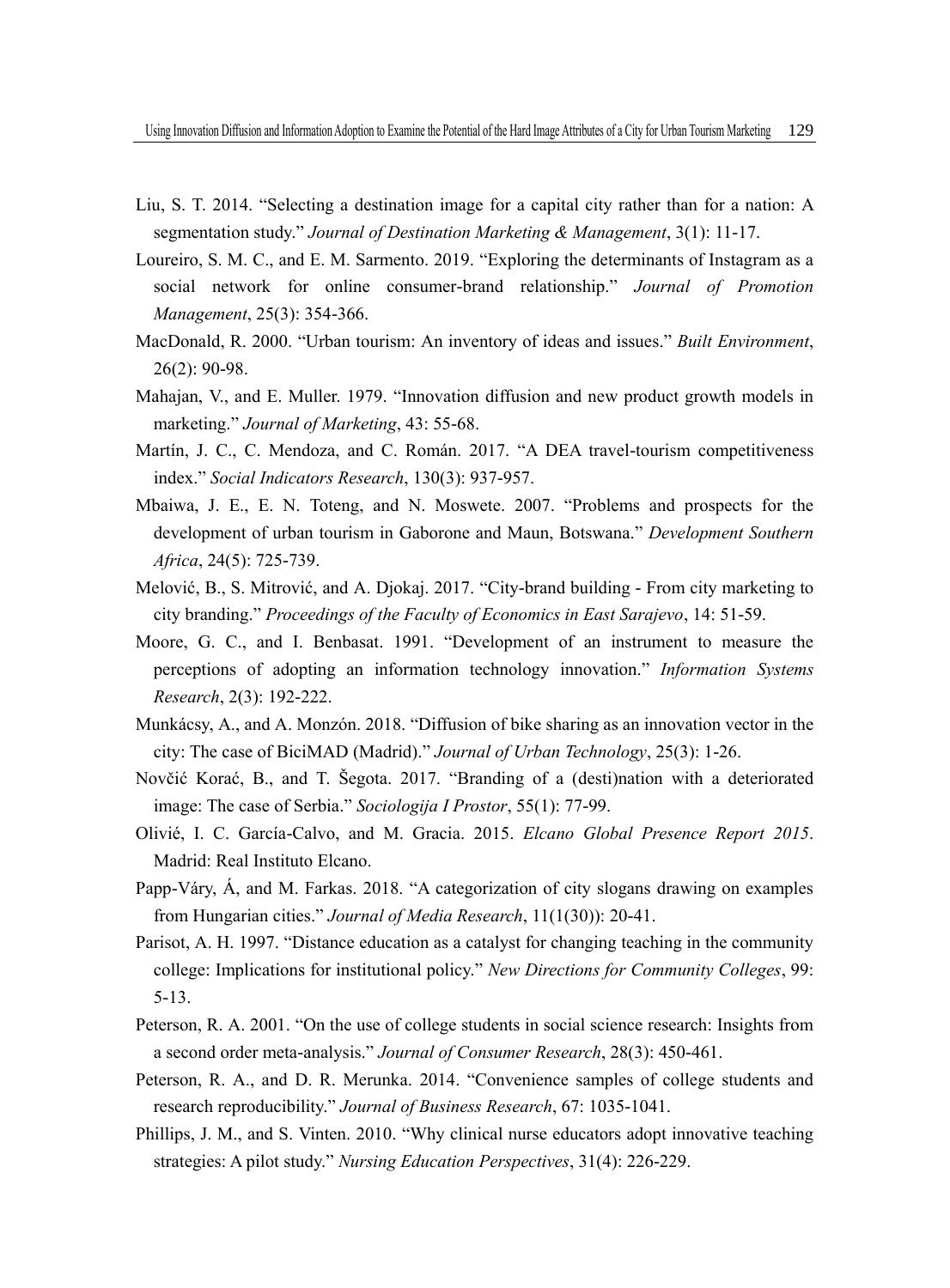- Pompe, A. 2017. "City brand in the eyes of values." *Advances in Business-Related Scientific Research Journal*, 8(1): 9-22.
- Rakita, B., and M. Šipragić. 2013. "Destination branding aimed at international affirmation of touristic potentials of BiH." *Proceedings of the Faculty of Economics in East Sarajevo*, 9: 39-53.
- Raynard, M. 2016. "Understanding academic e-books through the diffusion of innovations theory as a basis for developing effective marketing and educational strategies." *The Journal of Academic Librarianship*, 43: 82-86.
- Ringle, C. M., M. Sarstedt, and D. W. Straub. 2012. "A critical look at the use of PLS-SEM in MIS Quarterly." *MIS Quarterly*, 36: iii-xiv.
- Rogers, E. M. 2003. *Diffusion of Innovations* (5<sup>th</sup> ed.). New York: Free Press.
- Scaglione, M., E. Giovannetti, and M. Hamoudia. 2015. "The diffusion of mobile social networking: Exploring adoption externalities in four G7 countries." *International Journal of Forecasting*, 31(4): 1159-1170.
- Schwak, J. 2016. "Branding South Korea in a competitive world order: Discourses and dispositives in neoliberal governmentality." *Asian Studies Review*, 40(3): 427-444.
- Scott, N., and C. Cooper. 2010. "Innovation for sustainable urban tourism: some thoughts on best practice." *Revista de Administração Pública*, 44(5): 1171-1190.
- Séraphin, H., M. Ambaye, V. Gowreesunkar, and V. Bonnardel. 2016. "A marketing research tool for destination marketing organizations' logo design." *Journal of Business Research*, 69: 5022-5027.
- Sihlongonyane, M. F. 2016. "The global, the local and the hybrid in the making of Johannesburg as a world class African city." *Third World Quarterly*, 37(9): 1607-1627.
- Stierand, M., and P. Lynch. 2008. "The art of creating culinary innovations." *Tourism & Hospitality Research*, 8(4): 337-350.
- Stump, R. L., and W. Gong. 2020. "Social media adoption and national culture: The dominant and nuanced effect of individualism-collectivism." *Journal of Business and Management*, 26(2): 1-31.
- Susanne, F., R. Schegg, and J. Murphy. 2003. "E-mail customer service in the Swiss hotel industry." *Tourism & Hospitality Research*, 4(3): 197-212.
- Sussman, S. W., and W. S. Siegal. 2003. "Informational influence in organizations: An integrated approach to knowledge adoption." *Information Systems Research*, 14(1): 47-65.
- Swalleh, O. 2021. "The determinants of adoption of social media marketing among SMEs in Tanzania." *The IUP Journal of Marketing Management*, XX(1): 7-39.
- The Economist Intelligence Unit. 2018. *The Global Liveability Index 2018: A free Overview*. London: The Economist Unit Limited.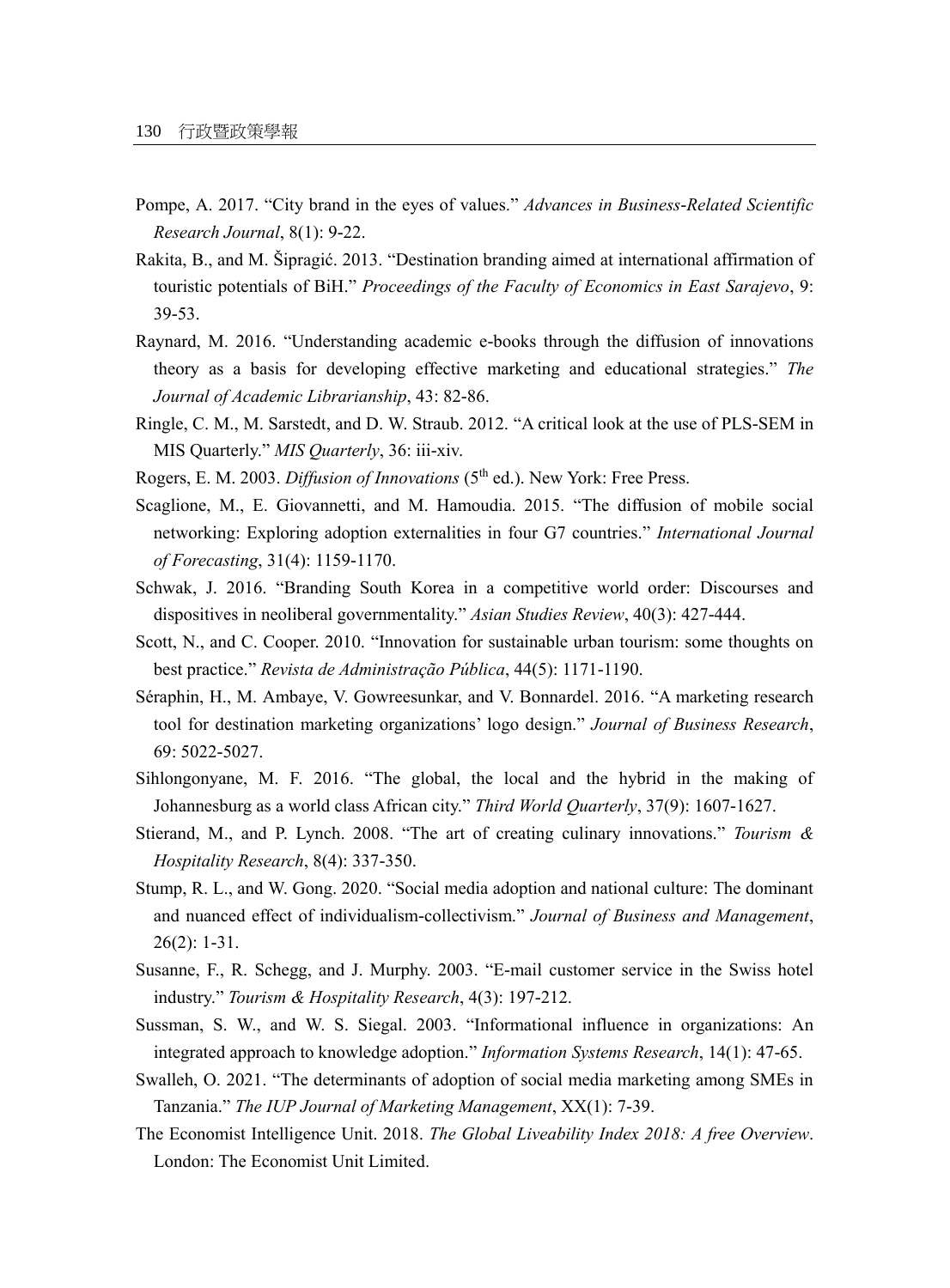- Toković, M., and M. Petrović. 2017. "The brand potential of "soft" factors of the territorial capital: A study of eight medium-sized cities in Serbia." *Sociologija I Prostor*, 55(1): 135-153.
- Van Dorp, E. 2018. "Trapped in the hierarchy: The craft of Dutch city managers." *Public Management Review*, 20(8): 1228-1245.
- Wang, X., B. F. French, and P. F. Clay. 2015. "Convergent and discriminant validity with formative measurement: A mediator perspective." *Journal of Modern Applied Statistical Methods*, 14(1): 83-106.
- Wich-Szymczak, U. 2015. "City brand building in social media." *Styles of Communication*, 7(1): 162-187.
- Wæraas, A., H. Bjørnå, and T. Moldenæs. 2015. "Place, organization, democracy: Three strategies for municipal branding." *Public Management Review*, 17(9): 1282-1304.
- Yamato, N., Y. Hamada, M. Matsuda, P. Dustan, and N. Taki. 2017. *Global Power City Index 2017: GPCI 10th Anniversary Special Edition (Summary)*. Tokyo: Institute for Urban Strategies, Mori Memorial Foundation.
- Yap, M. H. T. 2012. "Organic foods consumers in Hong Kong." *Tourism and Hospitality Management*, 18(1): 141-146.
- Zavattaro, S. M. 2013. "Expanding Goffman's theater metaphor to an identity-based view of place branding." *Administrative Theory & Praxis*, 35(4): 510-528.